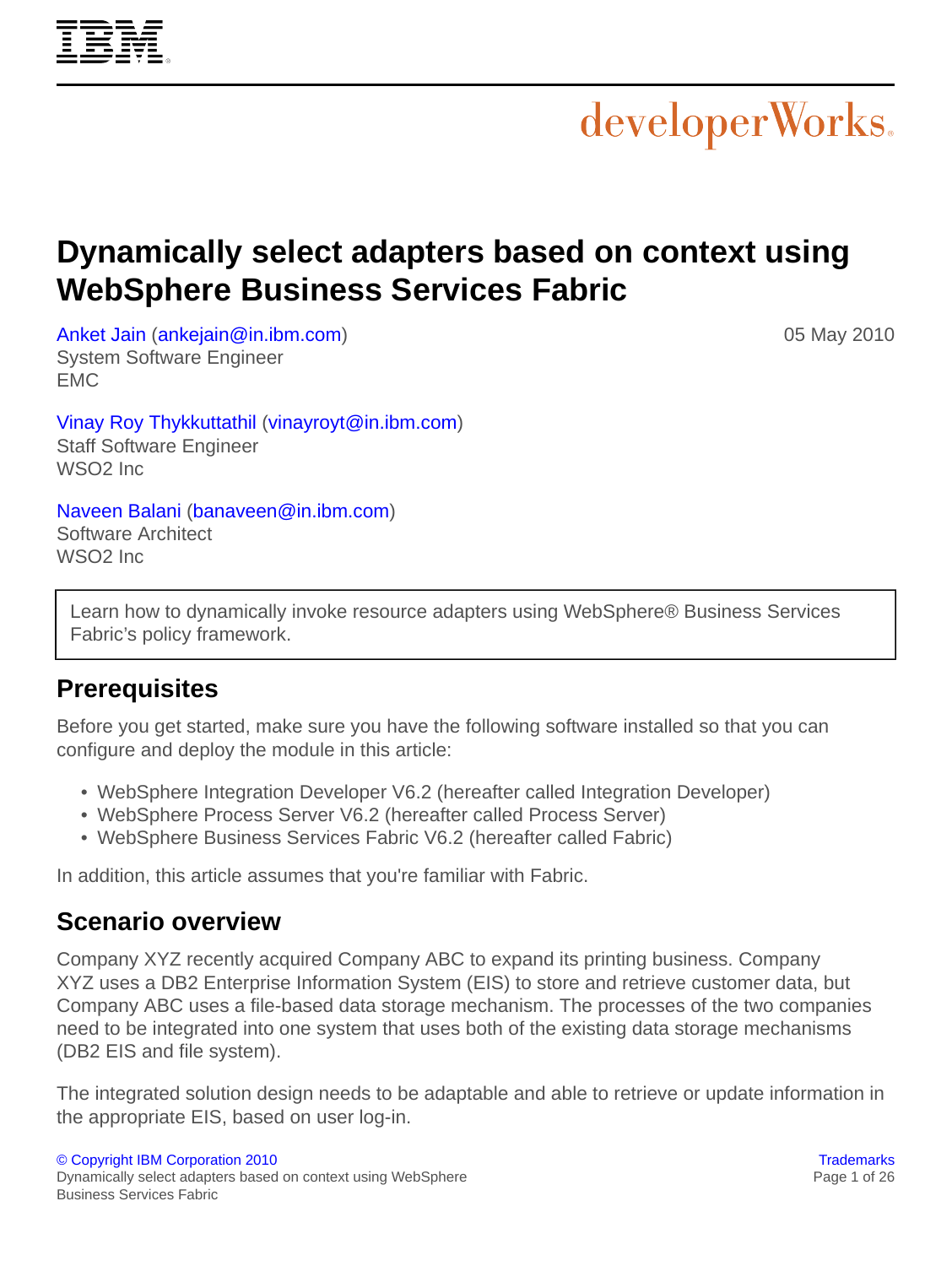In addition, company XYZ is planning integration with other third-party vendors for printing services, in which customer data would be sourced from third-party systems. In short, the company is looking for a solution that allows generalized access to multiple systems and that enables adding new backend systems or third-party vendors incrementally without requiring changing its business processes.

For the sake of simplicity, we won't address the overall business solution in this article, but will deal only with retrieving the appropriate customer information based on user context. We'll use WebSphere Adapters to integrate the databases, and Fabric to select the appropriate adapter implementation based on user context.

Following are the steps required to achieve the integration:

- 1. Create a Service Component Architecture (SCA module) based on the WebSphere Adapter for Flat Files.
- 2. Create an SCA module based on the WebSphere Adapter for JDBC (Java™ Database Connectivity).
- 3. Create a generic interface to abstract calls to the adapter implementations for Flat File and JDBC.
- 4. Test the Adapter for Flat File and Adapter for JDBC SCA implementations.
- 5. Use the Fabric policy framework to select the correct adapter implementation based on the user context.
- 6. Test the integrated solution.
- 7. Manage changes.

# **Create an SCA module based on Adapter for Flat File**

Using Integration Developer, you can easily create and expose SCA modules for external consumption by completing the following steps:

- 1. Open a fresh workspace in Integration Developer.
- 2. Select **New => Module**.
- 3. Specify BusinessServices as the module name and click **Finish**, as shown in Figure 1.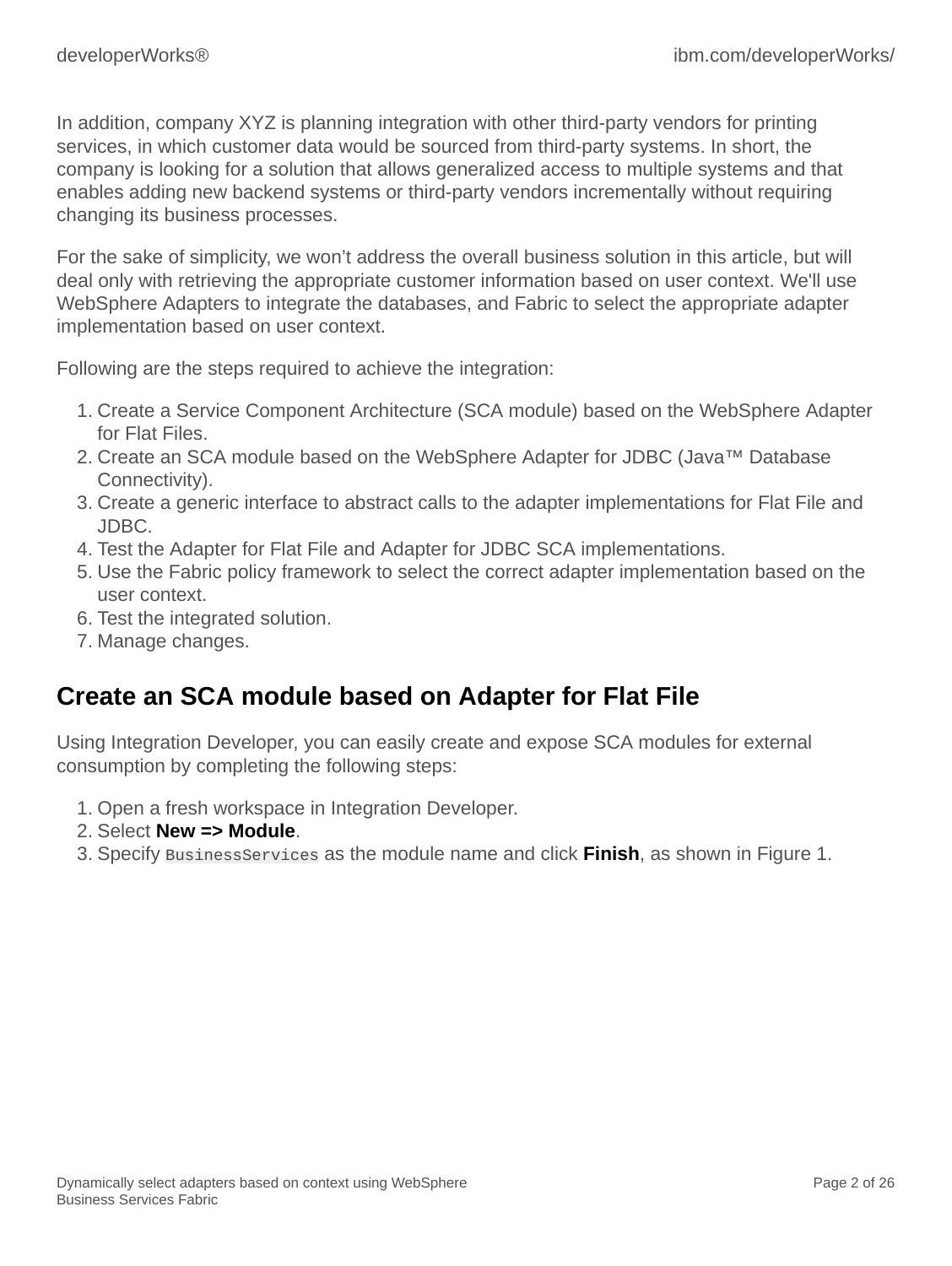# **Figure 1. Create a new module in Integration Developer**

| <b>J</b> New Module |                                                                                                                                                                                                                                                         |        |
|---------------------|---------------------------------------------------------------------------------------------------------------------------------------------------------------------------------------------------------------------------------------------------------|--------|
| Create a module     | A business integration module is a project that you use to develop applications, manage<br>versions, organize resources, and deploy the application to the runtime environment.                                                                         |        |
| Module name:        | <b>BusinessServices</b>                                                                                                                                                                                                                                 |        |
| M                   | Use default location                                                                                                                                                                                                                                    |        |
| Location:           | C:\Workspaces\WBSFNew\BusinessServices                                                                                                                                                                                                                  | Browse |
|                     | Open module assembly diagram<br>Business integration modules can be deployed and run on WebSphere Process Server. They can contain many<br>types of components, such as business processes, that are assembled for the purpose of business integration. |        |
| $\sqrt{2}$          | Finish                                                                                                                                                                                                                                                  | Cancel |

4. Follow the instructions in the [IBM WebSphere Adapter for Flat Files 6.2 Quick Start Tutorials](http://publib.boulder.ibm.com/bpcsamp/v6r2/externalconnections/flatfilesAdapterv62/download/IBM%20WebSphere%20Adapter%20for%20FlatFiles%206.2.0.0%20Quick%20Start%20Tutorials.pdf) (Tutorial 1) to create an outbound module to retrieve structured content from a filesystembased database. Once you've complete the outbound module, the assembly diagram should look like Figure 2.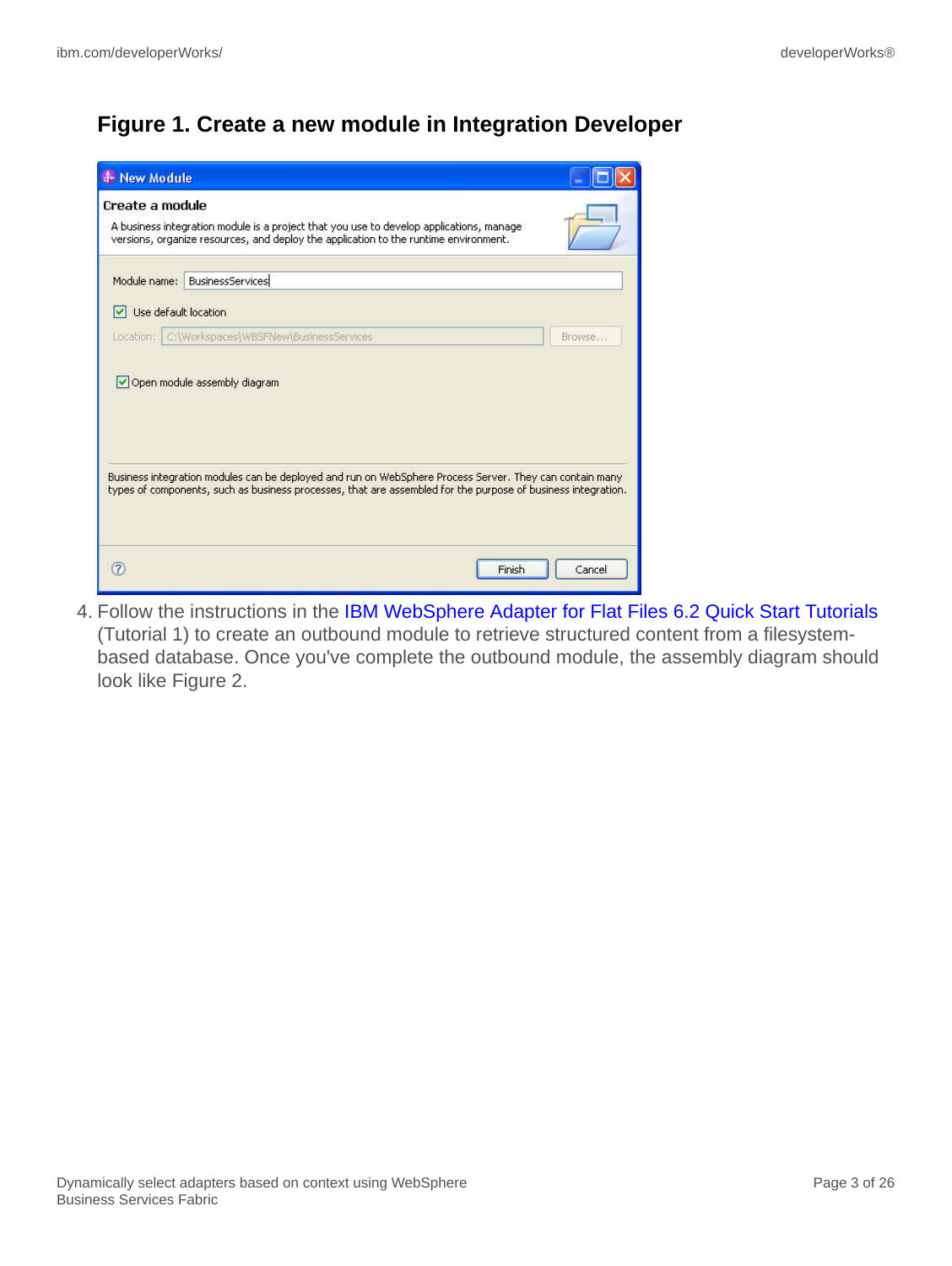# **Figure 2. SCA module based on Adapter for Flat File**



# **Create an SCA module based on Adapter for JDBC**

To create a JDBC module do the following:

- 1. Open Integration Developer in a fresh workspace.
- 2. Select **New => Module**.
- 3. Specify BusinessServices as the module name and click **Finish**, as shown in Figure 1.
- 4. Follow the instructions in the [IBM WebSphere Adapter for JDBC 6.2 Quick Start Tutorials](http://publib.boulder.ibm.com/bpcsamp/v6r2/externalconnections/jdbcAdapterv62/download/IBM%20WebSphere%20Adapter%20for%20JDBC%206.2%20QSS%20R1D1.pdf) (Tutorial 13) to create an outbound module create an outbound module to manipulate database table rows. Once you've completed the outbound module, the assembly diagram should look like Figure 3. Follow the instructions listed in the Quick Start Scenario (QSS) for the WebSphere Adapter for JDBC mentioned in the references section and create an outbound module to manipulate database table rows. Select **WebSphere Adapter for JDBC**, as shown in Figure 3.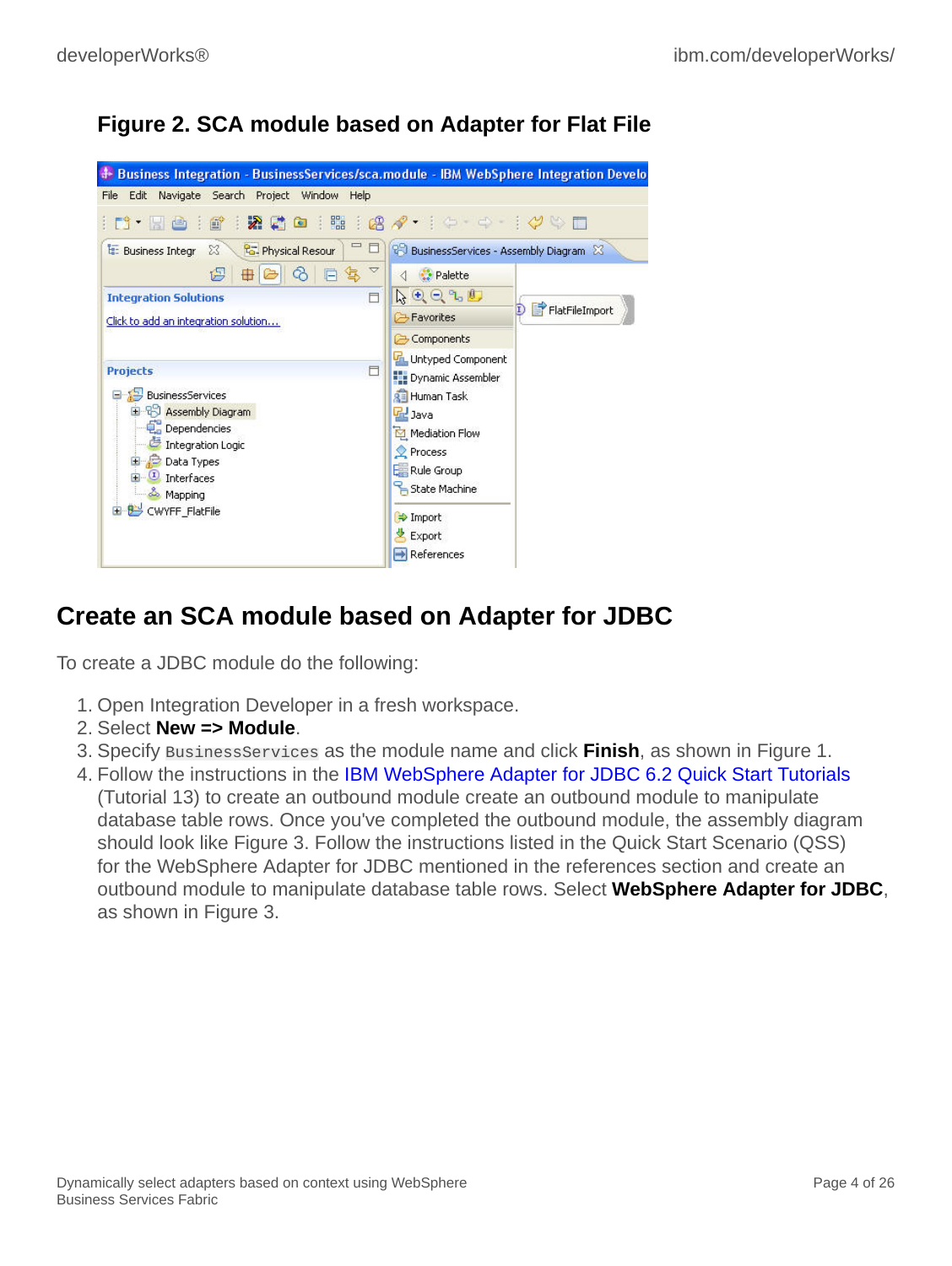# **Figure 3. Select WebSphere Adapter for JDBC**

| <b>J.</b> External Service                               |             |      |        |        |
|----------------------------------------------------------|-------------|------|--------|--------|
| Select an Adapter<br>Select the adapter you want to use. |             |      |        |        |
| €,<br>ED IBM WebSphere Adapter for JDBC (IBM: 6.2.0.0)   |             |      |        |        |
|                                                          |             |      |        |        |
|                                                          |             |      |        |        |
|                                                          | <b>TOUT</b> |      |        |        |
| $\widehat{\mathcal{C}}$                                  | $<$ Back    | Next | Finish | Cancel |

5. Once you complete the outbound module, the assembly diagram should look like Figure 4.

**Figure 4. New Flat File and JDBC SCA modules**

| <sup>28</sup> *BusinessServices - Assembly Diagram 23      |                                   |
|------------------------------------------------------------|-----------------------------------|
| <b>A</b><br>Palette                                        |                                   |
| $Q \in \mathcal{A}$                                        |                                   |
| Favorites                                                  | FlatFileImport<br>$^\mathrm{(I)}$ |
| Components                                                 |                                   |
| Untyped Component                                          |                                   |
| Dynamic Assembler<br><b>RE</b> Human Task<br>B Java        | JDBCOutboundInterface             |
| Mediation Flow                                             |                                   |
| Outbound Adapters                                          |                                   |
| <b>RECICS</b>                                              |                                   |
| I. IMS                                                     |                                   |
| <b>P</b> Email                                             |                                   |
| F Flat File                                                |                                   |
| Inbound Adapters                                           |                                   |
| <b>R</b> <sub>7</sub> Email                                |                                   |
| <b>Parish File</b>                                         |                                   |
| <b>R</b> <sub>P</sub> FTP                                  |                                   |
| $\mathcal{P}_{\text{m}}$ is crime $\mathcal{P}_{\text{c}}$ | ≺                                 |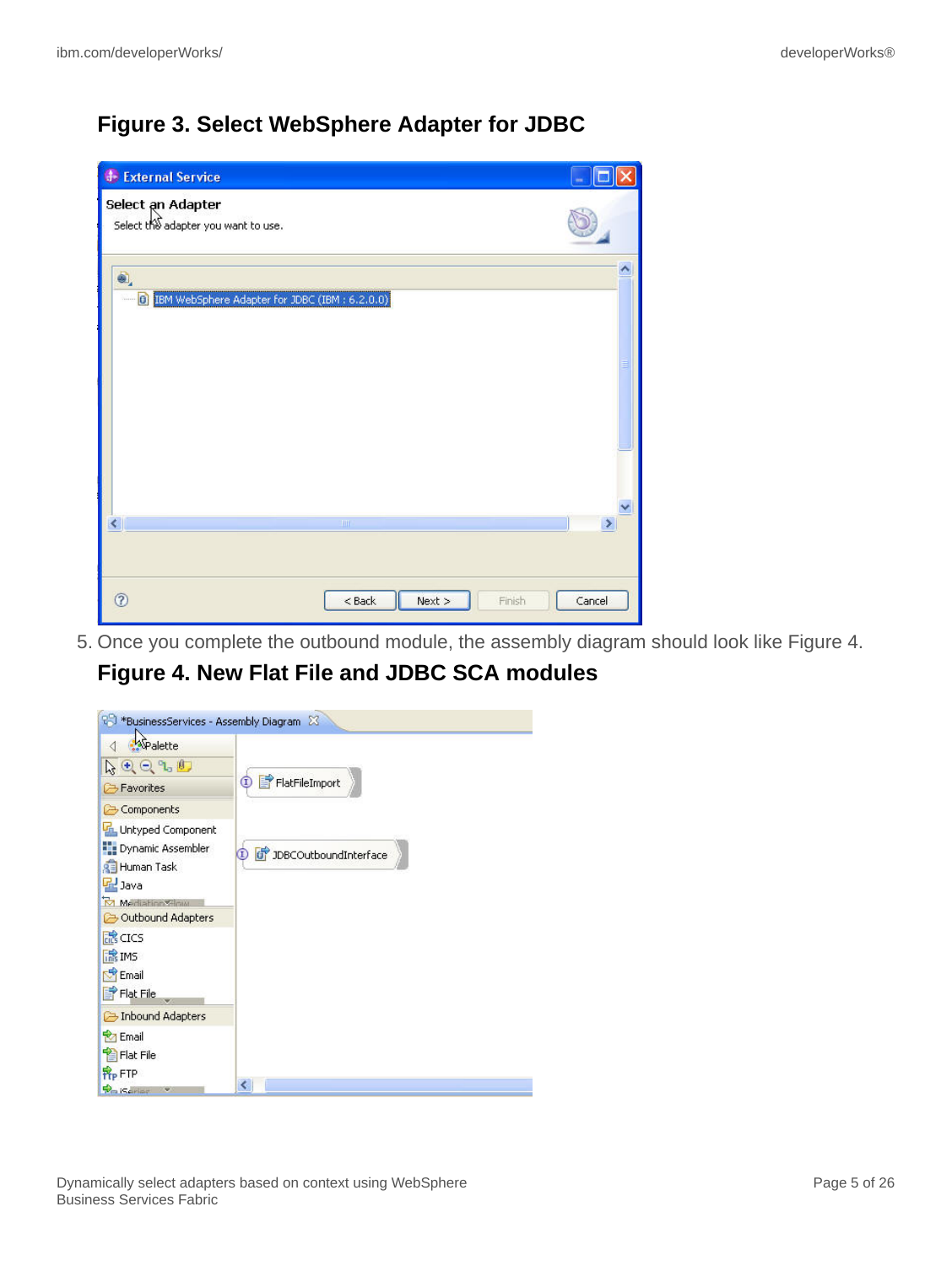# **Create a generic interface to abstract calls to the adapter implementations for Flat File and JDBC**

Now that you've created the required SCA modules, you need to expose these using a generic interface. To do this, you need to create an interface with generic input data types to make the outbound requests.

### **Create the GenericRequest and GenericResponse data objects**

To create the GenericRequest and GenericResponse data objects, do the following:

1. Right-click on **Data Types** and select **New => Business Object**, as shown in Figure 5.

### **Figure 5. Create a new business object**



2. In the New Business Object dialog, specify GenericRequest as the **Name** and keep the default values for everything else, as shown in Figure 6.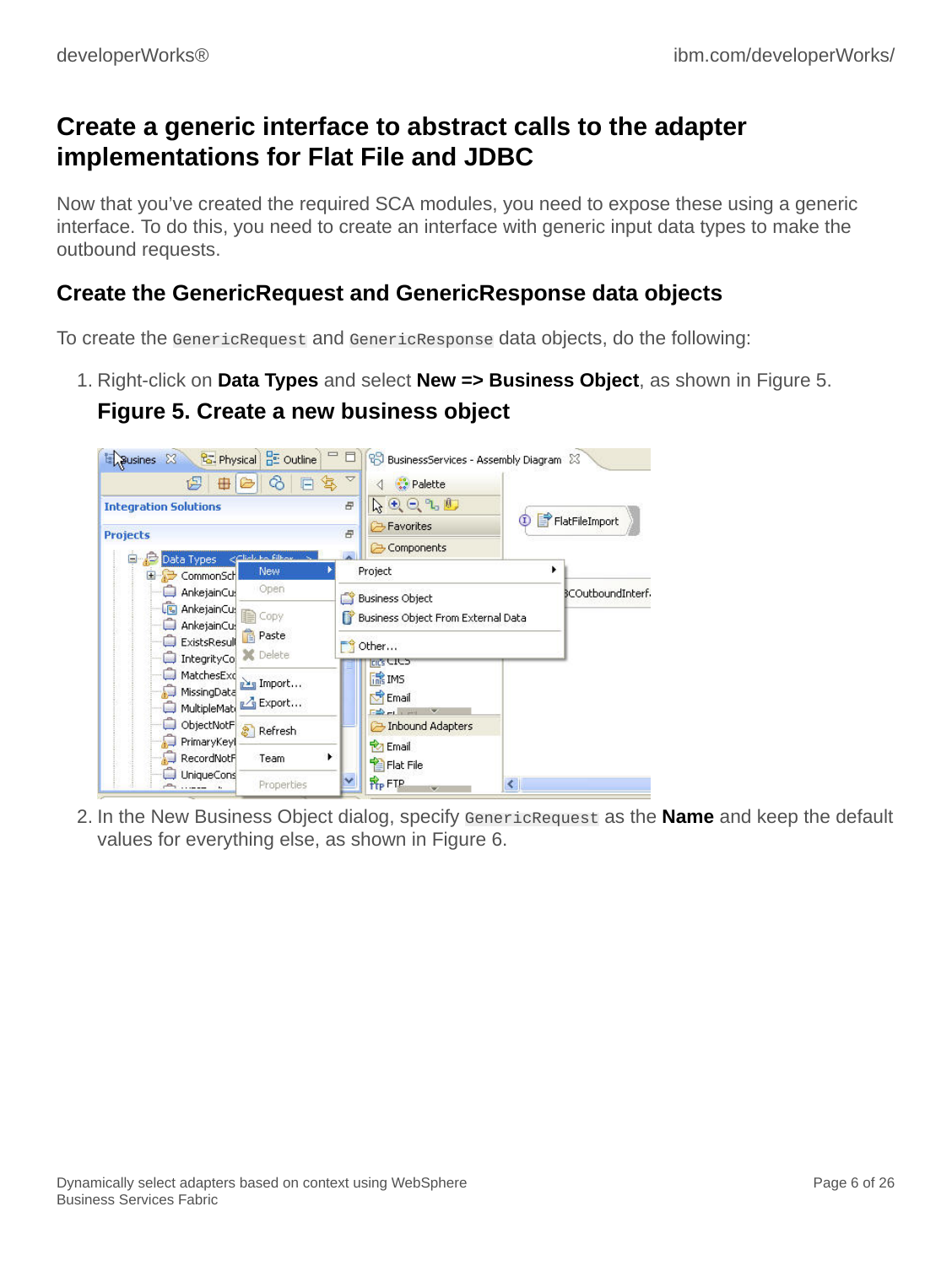### **Figure 6. Create GenericRequest business object**

| <b>J</b> New Business Object |                                                                                                                                                |         |
|------------------------------|------------------------------------------------------------------------------------------------------------------------------------------------|---------|
| <b>Business Object</b>       | Create a new business object. Business objects are containers for<br>application data that represent business functions or elements, such as a |         |
| Module or library:           | <b>BusinessServices</b><br>Ÿ                                                                                                                   | Browse  |
| Namespace:                   | http://BusinessServices                                                                                                                        | Default |
| Folder:                      |                                                                                                                                                | Browse  |
| Name:                        | GenericRequest                                                                                                                                 |         |
| Inherit from:                | $<$ none $>$                                                                                                                                   | Browse  |
|                              |                                                                                                                                                |         |
| $\circledR$                  | Finish<br>Next<br><back< td=""><td>Cancel</td></back<>                                                                                         | Cancel  |

- 3. Create two attributes of string type customerType and customerID where:
	- customerType can either be NEW or EXISTING. If the customer type is NEW, details are stored in a database table. If the customer type is EXISTING, the details are stored in a filesystem-based database.
	- customerID is a unique field that is used to retrieve the customer details.

After the attributes are added, the GenericRequest business object should look like Figure 7.

#### **Figure 7. GenericRequest business object**

| GenericRequest           |  |
|--------------------------|--|
| e customerType string    |  |
| $e$ customerID<br>string |  |

Based on the value of the CustomerType field in the GenericRequest Business Object, you can make a decision about which adapter interface to invoke.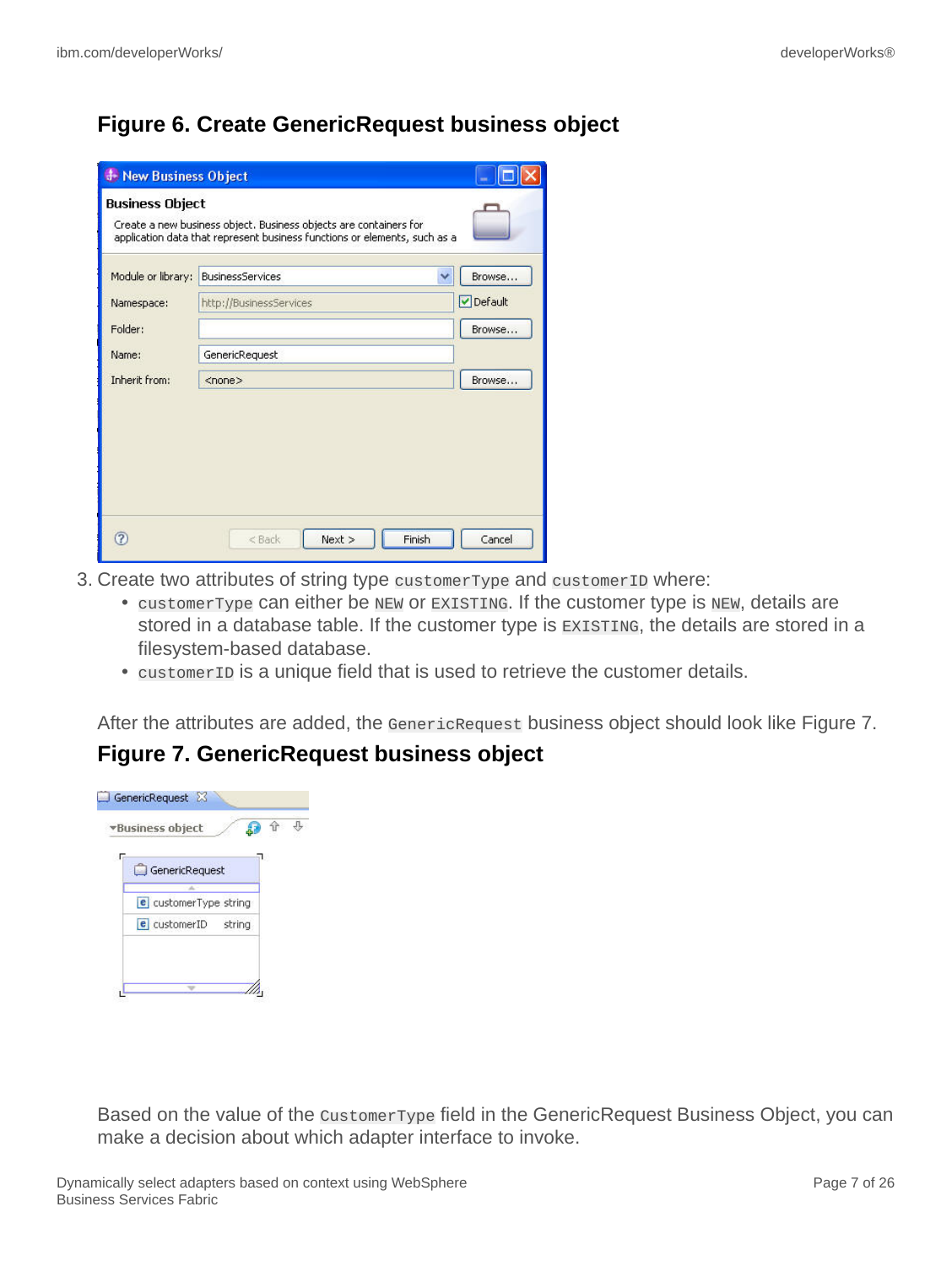4. Now create a GenericResponse business object to be returned back to the caller, as shown in Figure 8.

# **Figure 8. Create GenericResponse business object**

| <b>J</b> New Business Object |                                                                                                                                                |           |
|------------------------------|------------------------------------------------------------------------------------------------------------------------------------------------|-----------|
| <b>Business Object</b>       | Create a new business object. Business objects are containers for<br>application data that represent business functions or elements, such as a |           |
| Module or library:           | <b>BusinessServices</b><br>v                                                                                                                   | Browse    |
| Namespace:                   | http://BusinessServices                                                                                                                        | O Default |
| Folder:                      |                                                                                                                                                | Browse    |
| Name:                        | GenericResponse                                                                                                                                |           |
| Inherit from:                | $<$ none $>$                                                                                                                                   | Browse    |
|                              |                                                                                                                                                |           |
|                              |                                                                                                                                                |           |
|                              |                                                                                                                                                |           |
|                              |                                                                                                                                                |           |
|                              |                                                                                                                                                |           |
|                              | Finish<br>Next<br><back< td=""><td>Cancel</td></back<>                                                                                         | Cancel    |

The GenericResponse business object must contain the **Customer Name** and **Customer Address** information retrieved from the appropriate store (JDBC table or Flat File database). The final business object structure will look like Figure 9.

### **Figure 9. GenericResponse business object**



The Adapter for Flat Files will be used to retrieve customer details stored in a flat file database with structured content, as shown in Listing 1. The customer ID field is used to look up the details of the customer.

## **Listing 1. Flat File Structured Content**

```
 <?xml version="1.0" encoding="UTF-8"?>
<p:Customer xsi:type="p:Customer"
xmlns:xsi="http://www.w3.org/2001/XMLSchema-instance"
xmlns:p="http://BusinessServices">
  <customerID>1</customerID>
  <customerName>NDI-1</customerName>
```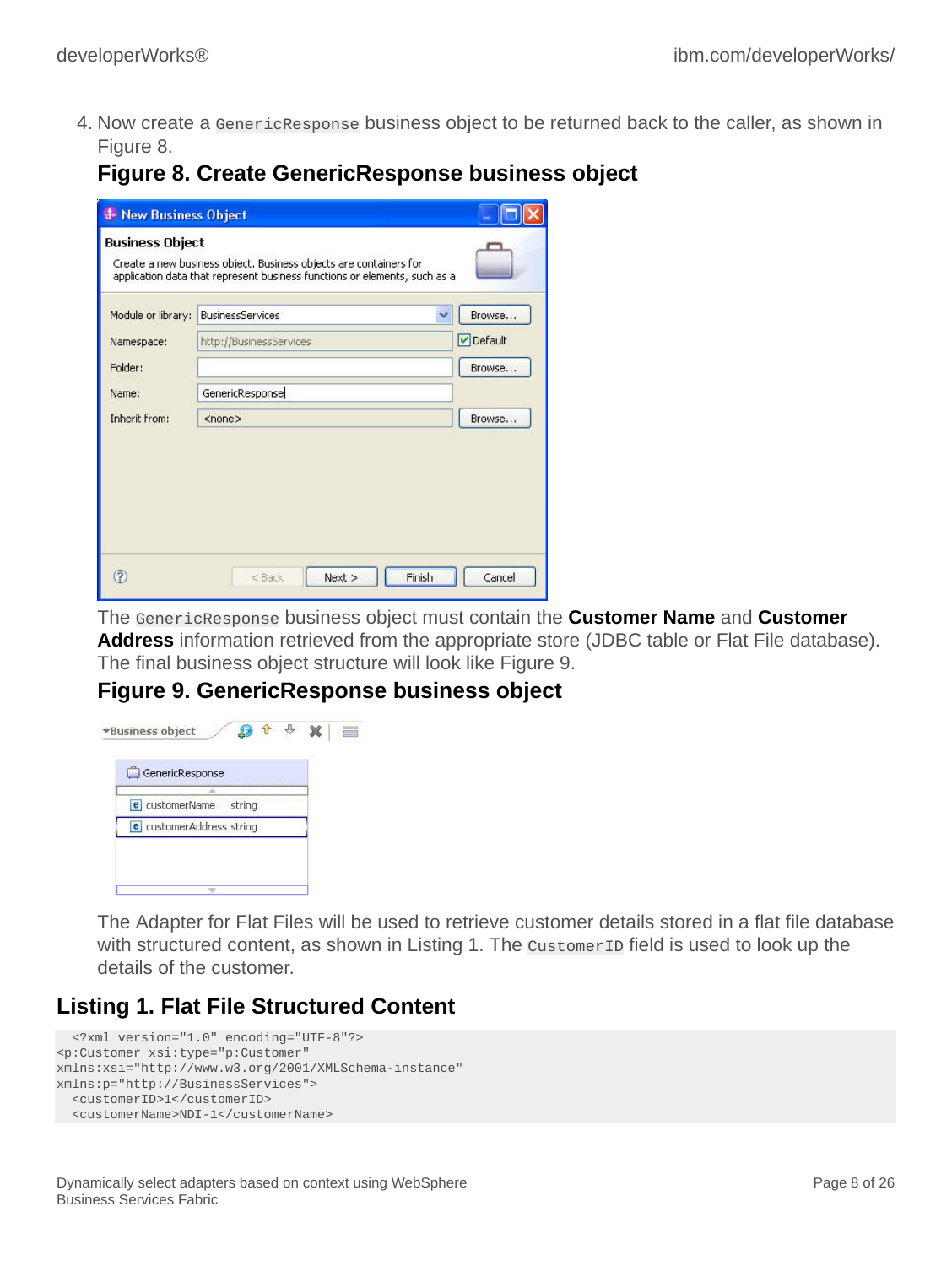```
 <customerAddress>France</customerAddress>
</p:Customer>
##
<?xml version="1.0" encoding="UTF-8"?>
<p:Customer xsi:type="p:Customer"
xmlns:xsi="http://www.w3.org/2001/XMLSchema-instance"
xmlns:p="http://BusinessServices">
  <customerID>2</customerID>
  <customerName>NDI-2</customerName>
  <customerAddress>France</customerAddress>
</p:Customer>
##
<?xml version="1.0" encoding="UTF-8"?>
<p:Customer xsi:type="p:Customer"
xmlns:xsi="http://www.w3.org/2001/XMLSchema-instance"
xmlns:p="http://BusinessServices">
  <customerID>3</customerID>
  <customerName>NDI-3</customerName>
   <customerAddress>France</customerAddress>
</p:Customer>
##
```
The Adapter for JDBC will be used to retrieve customer details from a pre-populated database table, as shown in Figure 10.

### **Figure 10. Customer record for JDBC**

|             | <b>To Open Table - CUSTOMER</b><br>ANKEJAIN - DB2 - SAMPLE - ANKEJAIN CUSTOMER<br>Edits to these results are performed as searched UPDATEs and<br>to change the form of editing. |                     |  |  |  |  |
|-------------|----------------------------------------------------------------------------------------------------------------------------------------------------------------------------------|---------------------|--|--|--|--|
| <b>NAME</b> | <b>CUSTID</b><br>≙<br>⇔                                                                                                                                                          | <b>ADDRESS</b><br>⇔ |  |  |  |  |
| Name1       |                                                                                                                                                                                  | Address1            |  |  |  |  |
| Name2       | 2                                                                                                                                                                                | Address2            |  |  |  |  |
| Name3       | з<br>Address3                                                                                                                                                                    |                     |  |  |  |  |
|             |                                                                                                                                                                                  |                     |  |  |  |  |

### **Create POJO components to invoke the adapter modules**

Now you need to create POJO components to invoke the outbound Flat File and JDBC adapter modules you've created. To do this, complete the following steps:

1. Click **Java** in the **Components** folder and drag it onto the palette. Repeat this operation and wire one **Java** component to the **FlatFileImport** component and the other to the **JDBCOutboundInterface** component. Your assembly diagram should look like Figure 11. **Figure 11. POJO components wired to the imports**

| FlatFileInvoker [1.1] | FlatFileImport            |
|-----------------------|---------------------------|
| JDBCInvoker 1.1       | D d JDBCOutboundInterface |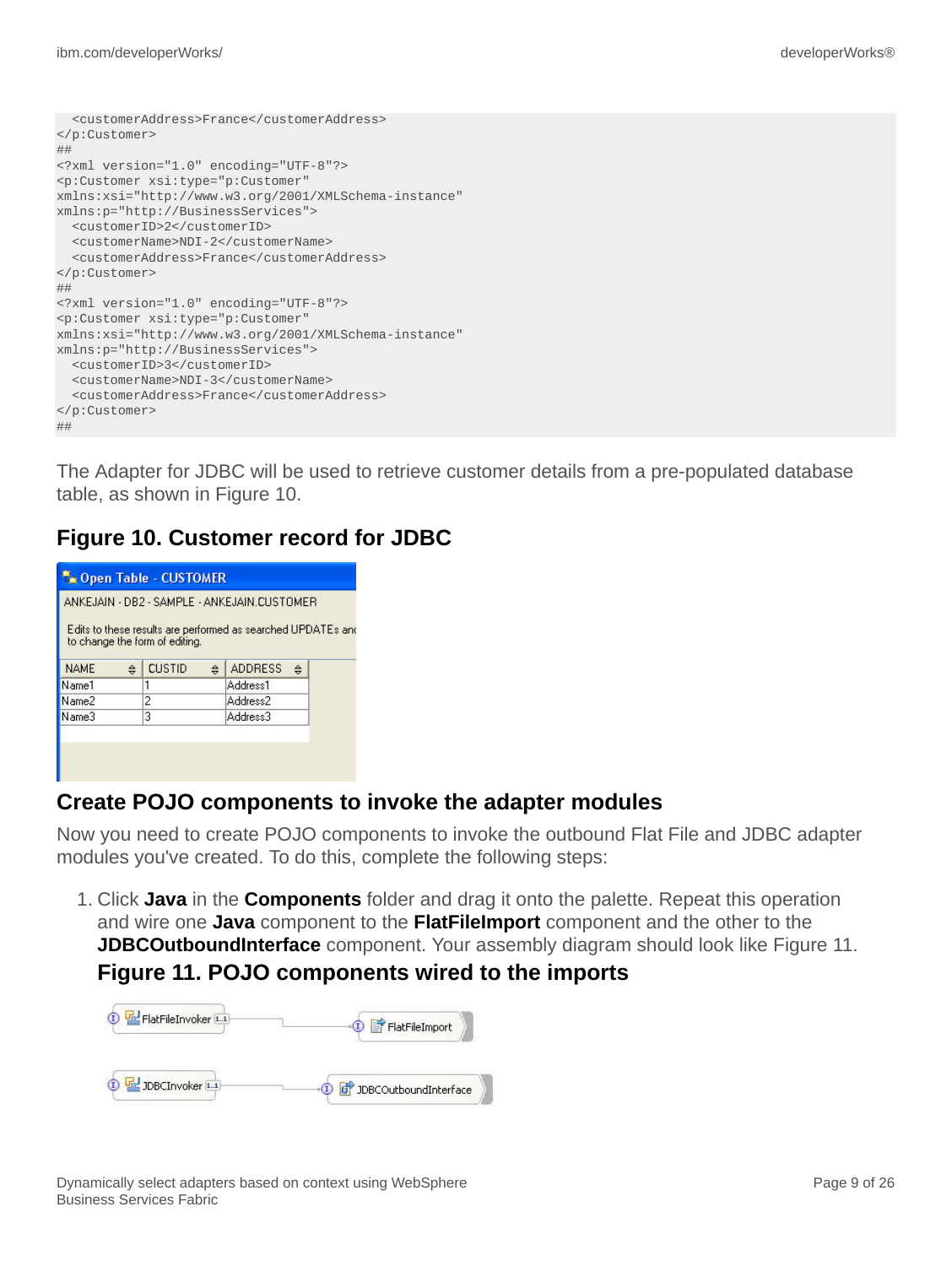2. For easier invocation of the adapter components, create a generic interface by right-clicking **Interface** and selecting **New => Interface**, as shown in Figure 12.

|  |  | <b>Figure 12. Create a generic interface</b> |
|--|--|----------------------------------------------|
|  |  |                                              |

|                 | $E$ Busines $\boxtimes$                                                            | B. Physical BE Outline |  |
|-----------------|------------------------------------------------------------------------------------|------------------------|--|
|                 | 虏                                                                                  | ିତ<br>由日<br>E          |  |
|                 | <b>Integration Solutions</b>                                                       |                        |  |
| <b>Projects</b> |                                                                                    |                        |  |
|                 | <b>Diagram</b> Assembly Diagram<br>Dependencies<br>Integration Logic<br>Data Types |                        |  |
| Ŧ               | New                                                                                | Project                |  |
| Ė               | Open                                                                               |                        |  |
| 魁<br>白鹤         | Copy<br>Paste<br>Delete                                                            | Interface<br>Other     |  |

- 3. Specify AdapterInvoker as the name of the interface and add a two-way method called invokeAdapter.
- 4. Add GenericRequest and GenericResponse as the input and output types of the invokeAdapter method, as shown in Figure 13.

# **Figure 13. AdapterInvoker interface**

| 89 BusinessServices - Assembly Diagram |                    | 1) *AdapterInvoker 23 |
|----------------------------------------|--------------------|-----------------------|
| *Operations                            | 蟲<br>$\overline{}$ | ID<br>福               |
| Operations and their parameters        |                    |                       |
|                                        | Name               | Type                  |
| winvokeAdapter                         |                    |                       |
| $\triangleright$ Input(s)              | request            | GenericRequest        |
|                                        |                    |                       |

5. Add the newly created AdapterInvoker interface to both the Java components (FlatFileInvoker and JDBCInvoker) by right-clicking on the respective Java components and selecting **Add => Interface**. You'll see the Add Interface dialog, as shown in Figure 14.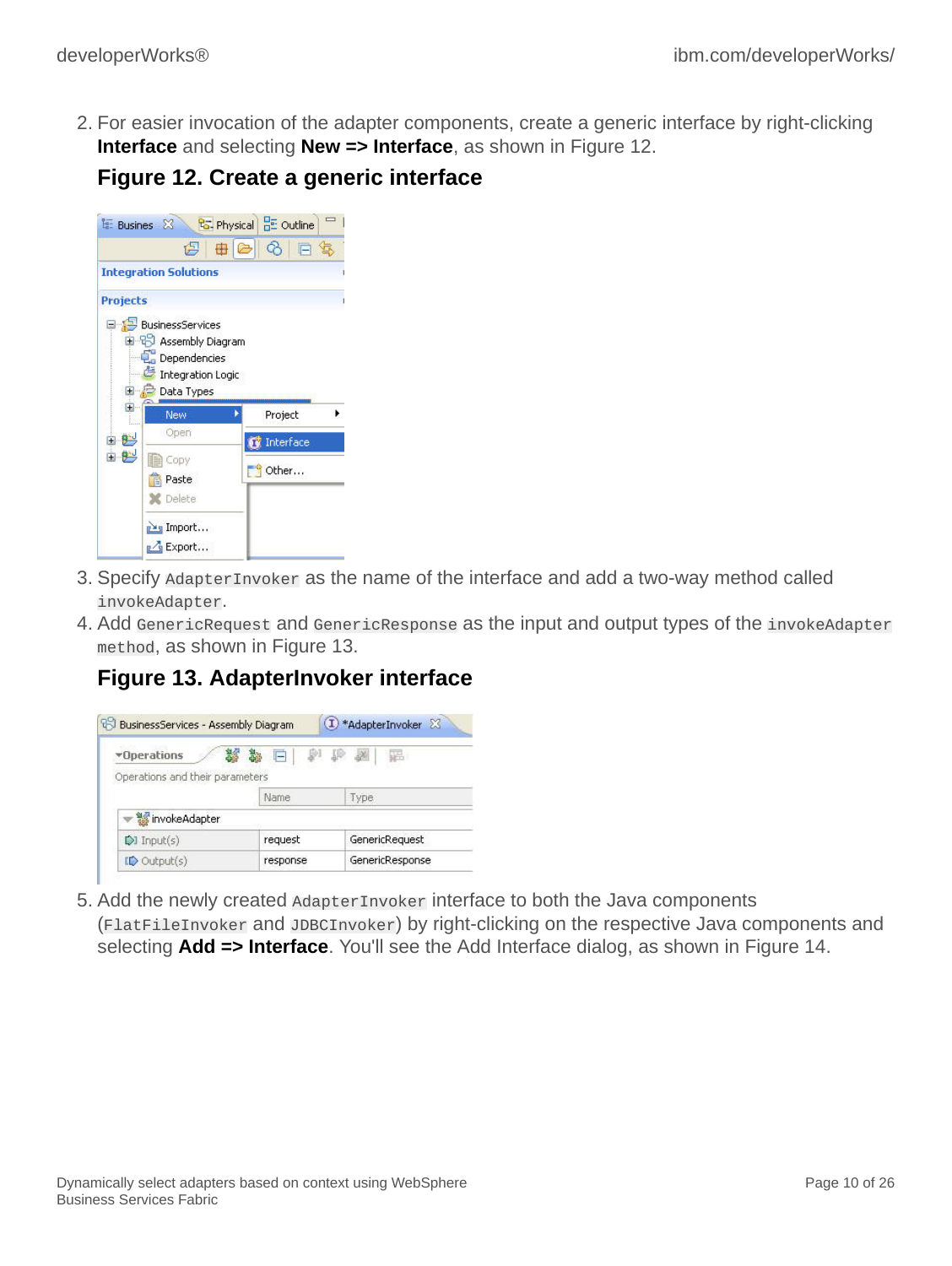### **Figure 14. Add AdapterInvoker interface**

| <b>J</b> Add Interface               |                                                                            |    |        |
|--------------------------------------|----------------------------------------------------------------------------|----|--------|
|                                      | Filter by interface or qualifier $(?) =$ any character, $* =$ any String): |    |        |
| *                                    |                                                                            |    | New    |
| Matching interfaces:                 |                                                                            |    |        |
| AdapterInvoker<br>DFlatFileImport    | JDBCOutboundInterface                                                      |    |        |
| Show WSDL<br>Show Java<br>Qualifier: | Show WSDL and Java                                                         |    |        |
|                                      | (I)http://BusinessServices/AdapterInvoker - BusinessServices//             |    |        |
|                                      | ШÍ                                                                         |    |        |
| 7                                    |                                                                            | OK | Cancel |

6. After adding the newly created interface, you need to implement the two Java components. Double-click on the specific Java component to implement it.

The default implementation for the invokeAdapter method of the POJO components should look like Listing 2.

#### **Listing 2. Default implementation for the invokeAdapter method**

```
 public DataObject invokeAdapter (DataObject request) {
return null;
}
```
7. Change the default implementation for the invokeAdapter method in the FlatFile component to the content shown in Listings 3 and 4.

### **Listing 3.Implementation for the invokeAdapter method for the FlatFile component: invoking the FlatFile outbound interface.**

```
 public DataObject invokeAdapter(DataObject request) {
  String customerID = request.getString("customerID");
  Service ffService = locateService_FlatFileImportPartner();
  ServiceManager serviceManager = new ServiceManager();
  BOFactory bof = (BOFactory)
serviceManager.locateService("com/ibm/websphere/bo/BOFactory");
```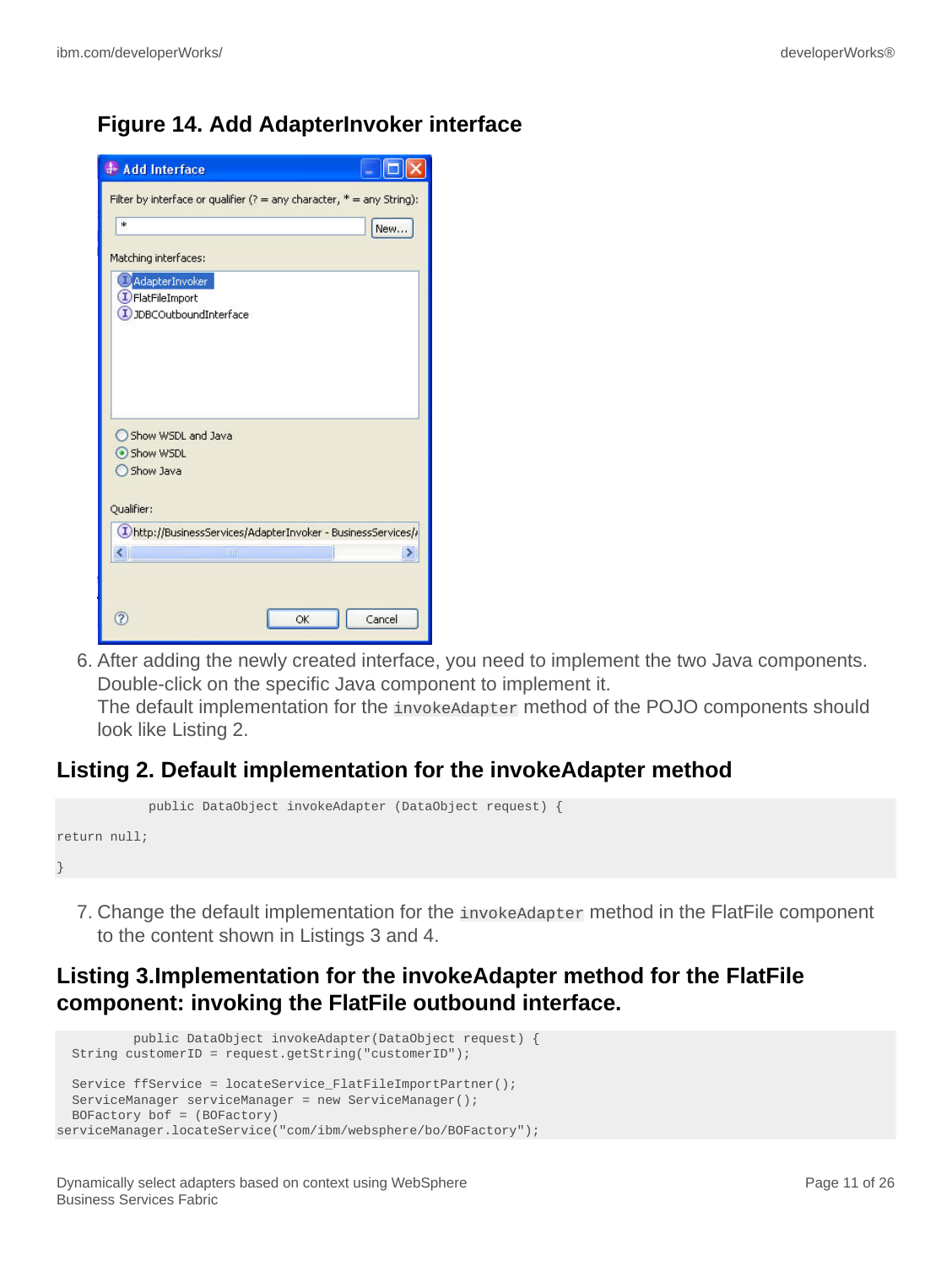```
 DataObject flatFile =
bof.create("http://www.ibm.com/xmlns/prod/websphere/j2ca/flatfile/flatfile",
"FlatFile");
  DataObject genericResponse =
bof.create("http://BusinessServices", "GenericResponse");
   flatFile.setString("fileName", "FF.xml");
  flatFile.setString("directoryPath", "C:\\FF\\out");
  flatFile.setString("splitFunctionClassName", "com.ibm.j2ca.utils.
filesplit.SplitByDelimiter");
  flatFile.setString("splitCriteria", "##;\r\n");
  DataObject response = (DataObject)
ffService.invoke("retrieveFlatFile", flatFile);
```
## **Listing 4. Implementation for the invokeAdapter method for the FlatFile component: parsing the response**

```
Iterator customers = ((List)
response.getDataObject("retrieveFlatFileOutput").getDataObject
("CustomerRetrieveWrapper").getList("Content")).iterator();
  while(customers.hasNext()) {
   DataObject customer = (DataObject) customers.next();
 if(customer.getString("customerID").compareToIgnoreCase(customerID)
== 0) {
    genericResponse.setString("customerName",
customer.getString("customerName"));
     genericResponse.setString("customerAddress",
customer.getString("customerAddress"));
   }
  }
  return genericResponse;
 }
```
8. Change the default implementation for the invokeAdapter method in the JDBC component to the content shown in Listings 5 and 6.

## **Listing 5. Implementation for the invokeAdapter methods for the JDBC component: invoking the JDBC outbound interface**

```
public DataObject invokeAdapter(DataObject request) {
  Service jdbcService =
   locateService_JDBCOutboundInterfacePartner();
  ServiceManager serviceManager = new ServiceManager();
  BOFactory bof = (BOFactory) serviceManager.
  locateService("com/ibm/websphere/bo/BOFactory");
  DataObject ankejainCustomerBG = bof.create("http://" +
     "www.ibm.com/xmlns/prod/websphere/j2ca/jdbc/" +
     "ankejaincustomerbg", "AnkejainCustomerBG");
  DataObject ankejainCustomer = bof.create("http://www" +
     ".ibm.com/xmlns/prod/websphere/j2ca/jdbc/" +
     "ankejaincustomer",
     "AnkejainCustomer");
  DataObject genericResponse = bof.create("http://" +
     "BusinessServices",
     "GenericResponse");
  ankejainCustomer.setString("custid", request.getString
```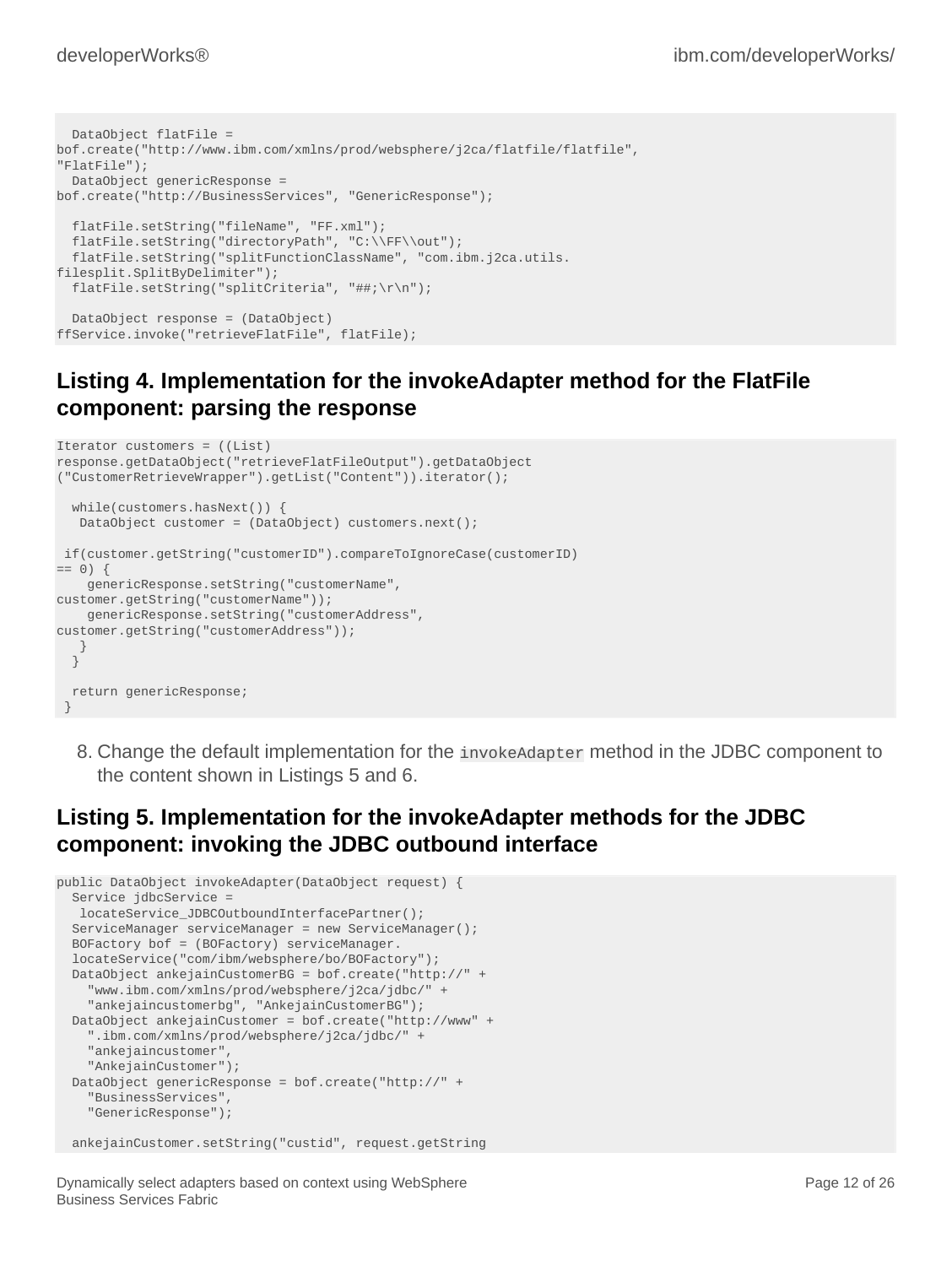```
 ("customerID"));
 ankejainCustomerBG.setDataObject("AnkejainCustomer",
   ankejainCustomer);
 DataObject response = (DataObject) jdbcService.invoke
 ("retrieveAnkejainCustomerBG", ankejainCustomerBG);
```
### **Listing 6. Implementation for the invokeAdapter methods for the JDBC component: parsing the response to retrieve the customer name and address**

```
genericResponse.setString("customerName", response.
    getDataObject("retrieveAnkejain" +
      "CustomerBGOutput")
     .getDataObject("AnkejainCustomer")
     .getString("name"));
  genericResponse.setString("customerAddress",
    response
     .getDataObject("retrieveAnkejain" +
       "CustomerBGOutput")
     .getDataObject("AnkejainCustomer")
     .getString("address"));
  return genericResponse;
 }
```
# **Test the Flat File and JDBC adapter SCA module implementations**

To test the implementations, complete the following steps:

- 1. After generating the assembly diagram and implementing the components, save the module and deploy it to your WebSphere Process Server instance.
- 2. After successful deployment, invoke the test client for the **BusinessServices** module.
- 3. To invoke the Flat File module, select the **FlatFileInvoker** component and specify a value for the **customerID** field, as shown in Figure 15.

#### **Figure 15. Test FlatFileInvoker component**

| Configuration:                           | Default Module Test                        |                |  |  |
|------------------------------------------|--------------------------------------------|----------------|--|--|
| Module:                                  | <b>BusinessServices</b><br>FlatFileInvoker |                |  |  |
| Component:                               |                                            |                |  |  |
| Interface:                               | AdapterInvoker                             |                |  |  |
|                                          |                                            |                |  |  |
|                                          | invokeAdapter                              |                |  |  |
| 茵<br>ß                                   | Ħ                                          |                |  |  |
|                                          | Name                                       | Type           |  |  |
| □ 已 request                              |                                            | GenericRequest |  |  |
| Operation:<br>Initial request parameters | $\Box$ customer Type                       | string         |  |  |

4. Click **Execute** to run the test client. You'll see that the customer details are retrieved, as shown in Figure 16.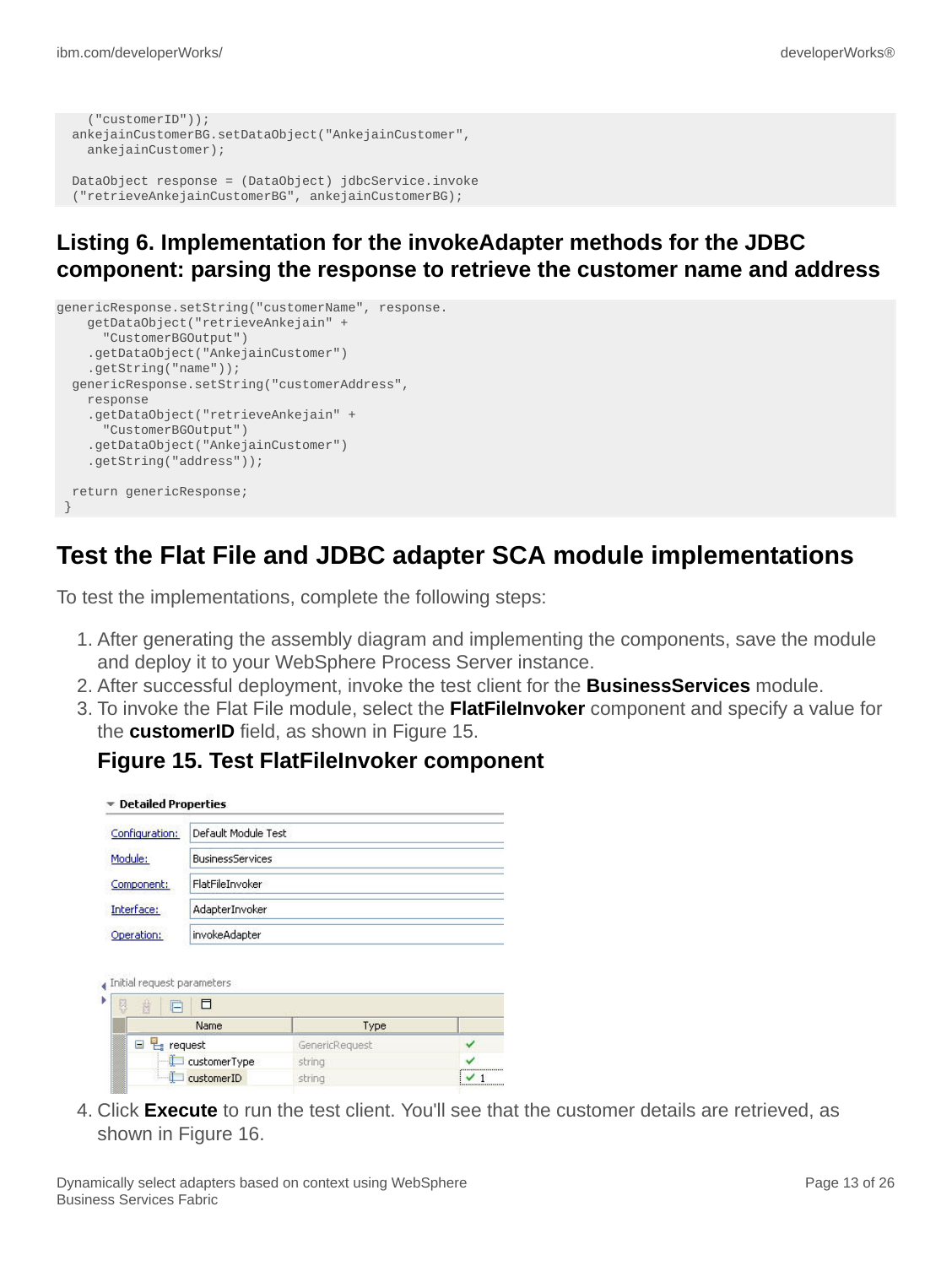### **Figure 16. FlatFileInvoker response**

| <b>Detailed Properties</b>             |                 |                              |
|----------------------------------------|-----------------|------------------------------|
| Module:<br><b>BusinessServices</b>     |                 |                              |
| Component: FlatFileInvoker             |                 |                              |
| Interface:<br><b>AdapterInvoker</b>    |                 |                              |
| Operation:<br>invokeAdapter            |                 |                              |
| Return parameters:<br>Ħ<br>酏<br>甌<br>⊢ |                 |                              |
| Name.                                  | Type.           |                              |
| Θ                                      |                 |                              |
|                                        | GenericResponse |                              |
| response<br>customerName               | string          | $\vee$ NDI-1                 |
| customerAddress                        | string          | $\blacktriangledown$ France. |

5. To invoke the JDBC module, select the **JDBCInvoker** component and specify a value for the **customerID** field, as shown in Figure 17.

#### **Figure 17. Test JDBCInvoker component**

| Configuration: | Default Module Test     |  |
|----------------|-------------------------|--|
| Module:<br>ド   | <b>BusinessServices</b> |  |
| Component:     | <b>JDBCInvoker</b>      |  |
| Interface:     | AdapterInvoker          |  |
| Operation:     | invokeAdapter           |  |

|        | 薩<br>⊣               |                |  |
|--------|----------------------|----------------|--|
|        | Name                 | Type           |  |
| 500000 | $\boxdot$<br>request | GenericRequest |  |
|        | customerType         | string         |  |
|        | customerID           | string         |  |

6. Click **Execute** to run the test client. The customer details are retrieved from the database table, as shown in Figure 18.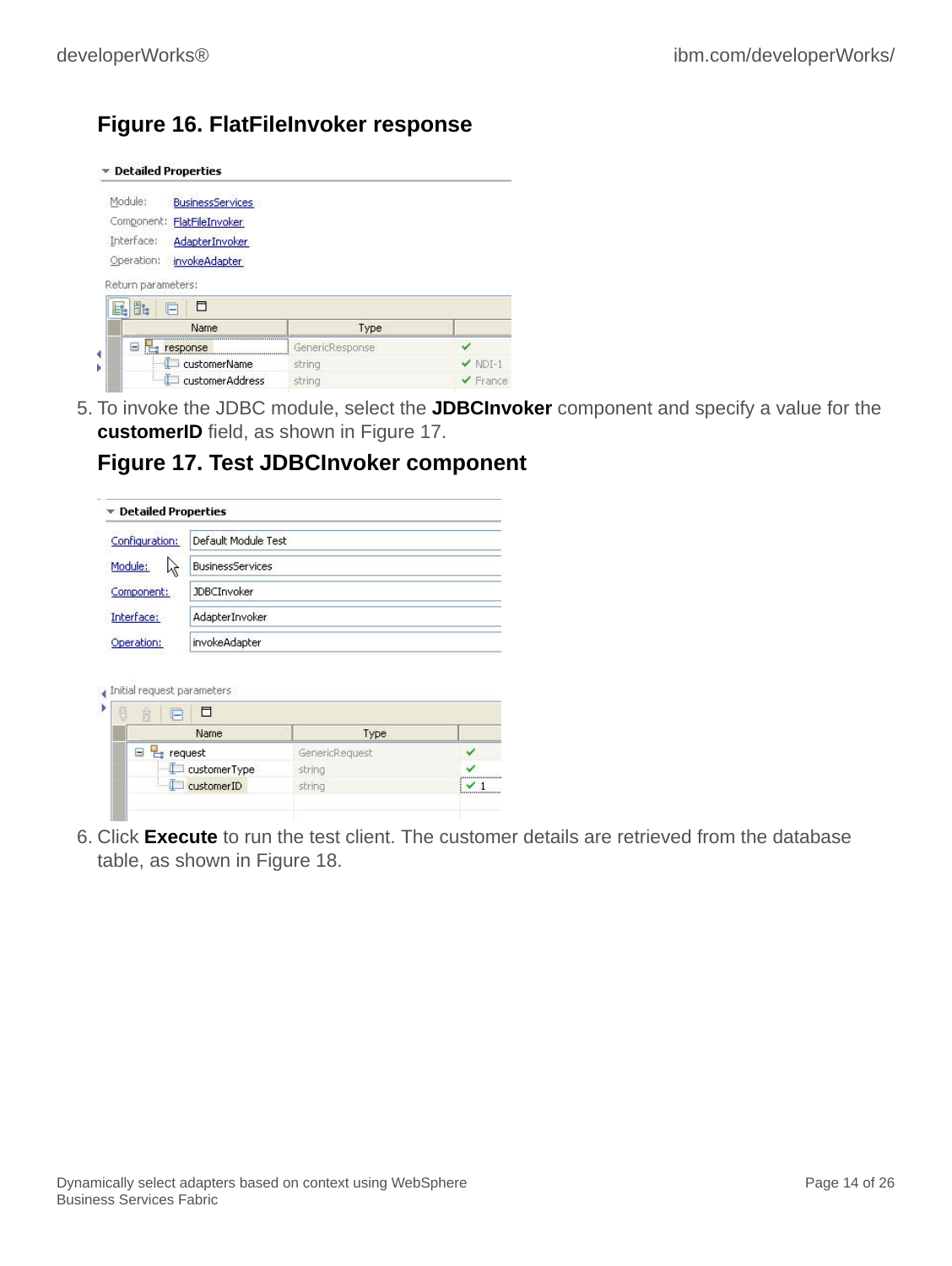# **Figure 18. JDBCInvoker response**

| <b>Detailed Properties</b>         |                 |              |
|------------------------------------|-----------------|--------------|
| Module:<br><b>BusinessServices</b> |                 |              |
| Component: JDBCInvoker             |                 |              |
| Interface:<br>AdapterInvoker       |                 |              |
| Operation:<br>invokeAdapter        |                 |              |
|                                    |                 |              |
| Return parameters:                 |                 |              |
| Ħ<br>Bt.<br>E.<br>÷                |                 |              |
| Name                               | Type            |              |
| $\Box$ $\Xi$ response              | GenericResponse |              |
| customerName                       | string          | $\vee$ Name1 |

# **Use the Fabric policy framework to select the appropriate adapter based on the user context**

Now that you've created the generic interface and implemented the corresponding flat file and JDBC components, you now need to configure Fabric's policy framework to select the appropriate adapter implementation based on the customer type.

Customer type is one of the points of variability for the customer service that drives selection of a particular type of service implementation. This point of variability is modeled as an ontology extension (prior to Fabric V6.2) or vocabularies (Fabric V6.2 or later) in Fabric, which provides the required context for the service that is later used by business services and policies.

Vocabulary concepts can be created with the Fabric authoring template using Business Space, which provides a Web-based user interface to create concepts. The concepts define the terms used by business services and policies.

For this solution, we'll assume that the ontology extensions and Business Services project are already created and available.

For detailed instructions on how to create ontology extensions and a Business Services project, refer to the article series [Creating flexible service-oriented business solutions with WebSphere](http://www.ibm.com/developerworks/views/websphere/libraryview.jsp?search_by=Creating+flexible+service-oriented+business+solutions+with+WebSphere+Business+Services+Fabric,+Part) [Business Services Fabric](http://www.ibm.com/developerworks/views/websphere/libraryview.jsp?search_by=Creating+flexible+service-oriented+business+solutions+with+WebSphere+Business+Services+Fabric,+Part).

To import the ontology extensions and Business Services project for the Customer Application project, complete the following steps:

- 1. Log on to Fabric administration console.
- 2. Select **Governance Manager => Import/Export**.
- 3. On the Import dialog, select the CustomerOntologyModel.zip file provided for [download](#page-23-0) with this article, and click **Import File**. This imports the Customer Ontology model ontology extensions, which include the CustomerTypeAssertion.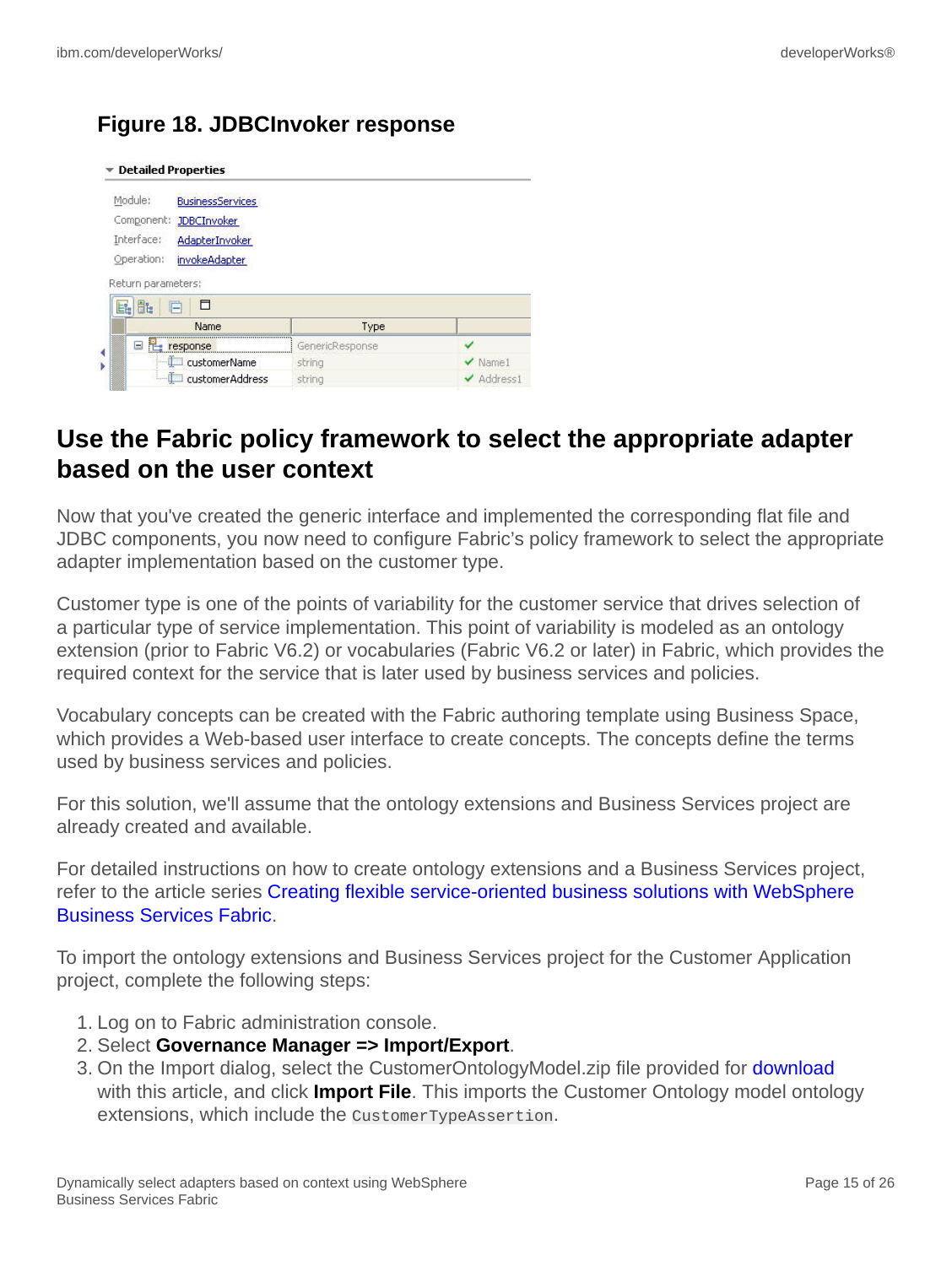- 4. Next, import the CustomerApplicationProject.zip provided for **download**. This is the Fabric Business Services project that contains the business service metadata for the customer solution.
- 5. Replicate the Customer Application project in Composition Studio and analyze the business service metadata, as described in the next section.

### **Analyze the Business Services project**

Complete the following steps to replicate the Customer Application Business Service project into Composition Studio:

- 1. In Integration Developer, switch to the **Business Service** perspective.
- 2. Select **Window => Open Perspective => Other**, and select **Business Service**.
- 3. Select **File => New => Project => Business Services Fabric => Fabric Project**, then click **Next**.
- 4. Specify the project name as CustomerApplicationProject and click **Next**.
- 5. Click **Configure**, and specify the Business Service repository connection information, as follows:
	- **Hostname:**localhost. The host where Fabric is deployed.
	- **Port::** portnumber. The port on which the Fabric UTE server is running (for example, 9081).
	- **Username:**admin
	- **Password:**admin
- 6. Click **OK**.
- 7. Click **Next**, and select **Customer Application Project**, then click **Finish**.

This new Fabric project will hold the composite service and associated interfaces for the Customer Application project.

8. Add the Dynamic Assembler component to the existing SCA module and then create the business service metadata for the Customer Application project from the SCA module.

### **Wire the Fabric Dynamic Assembler to the SCA module**

So far, you've created and tested the Customer Flat file and JDBC exports, but you haven't yet added any dynamic binding support. Fabric doesn't know which set of services to call if the customer type is NEW or EXISTING. You can use the Fabric Dynamic Assembler to provide this dynamic binding support.

The Dynamic Assembler is a highly scalable engine that enables dynamic policy assembly and service selection based on content, context, and contract. It enables business agility through policy-driven run-time assembly of business services. The Dynamic Assembler links service consumers to service providers. Think of it as a smart proxy that determines which endpoints to use based on requests. Rather than invoking your endpoint directly, consuming applications invoke Fabric proxy URIs. The Dynamic Assembler then redirects the requester to the appropriate endpoint.

To assemble the components, do the following: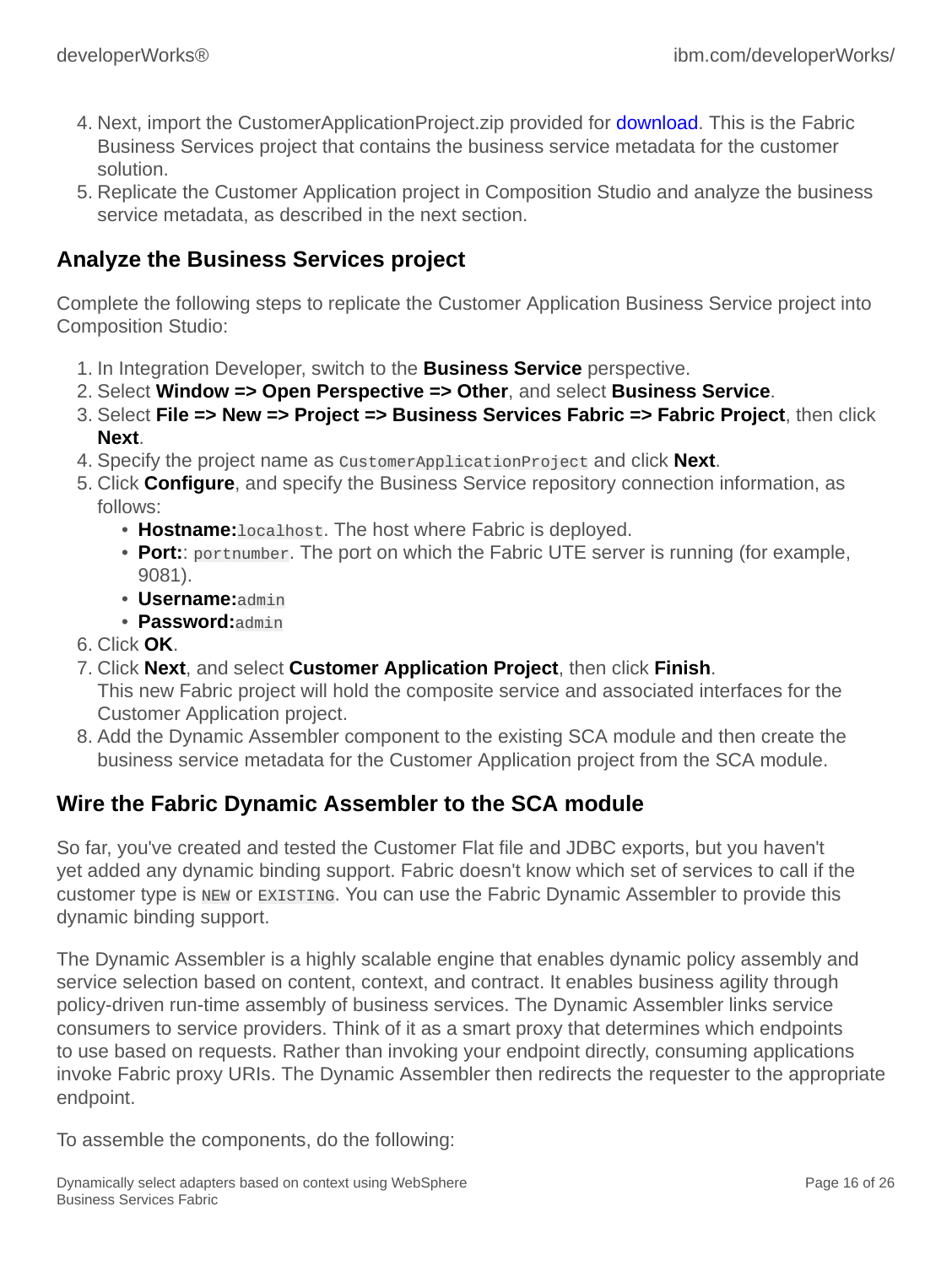- 1. Open the assembly diagram editor for the module.
- 2. Add a **Dynamic Assembler** component for the **AdapterInvoker** service by dragging it onto the editor. Label it CustomerDetailsDA.
- 3. Right-click the **Dynamic Assembler** component and select **Add => Interface**, then select **AdapterInvoker**.
- 4. Double-click the **Dynamic Assembler** component to implement it.
- 5. Specify the folder where you want to generate the implementation file.
- 6. In the dynamic assembly editor, check **Enable Verbose Logging**.
- 7. Right-click **CustomerDetailsDA** and select **Generate Export => SCA Binding** (or **Web Service Binding**).

The Dynamic Assembler needs to extract information from the Context in order to select the appropriate endpoints. However, the Dynamic Assembler cannot directly act on the body of the request, it can only use the data in the Context. The Dynamic Assembler provides a set of plugins that are invoked at certain defined times in the life cycle of the request-response pair. One of these plug-ins is the ContextExtractor. This plug-in is invoked early in the life cycle of a Dynamic Assembler request. Its job is to look through the body of a request message and insert (or update) data items in the Context based on what it finds. In order to use the ContextExtractor, you need to add the Dynamic Assembler plug-ins to the build path of the project by doing the following:

- 1. Right-click the project, and select **Properties => Java build path**.
- 2. On the **Libraries** tab, select the **WebSphere Process Server v6.2** server run-time library, and click **Remove**.
- 3. Select **Server Runtime**, then click **Next**.
- 4. Select **WebSphere Business Services Fabric Server v6.2** from the list of run-time libraries.
- 5. Select a Java component from the palette and drag it onto the assembly editor so that you can add an interface to the component. Rename it to CustomerContextExtractor.
- 6. Wire the CustomerContextExtractor component to the CustomerDetailsDA component.
- 7. Right-click the CustomerContextExtractor component and select **Add => Interface**, then select **ContextExtractor**.
- 8. Double-click on the Java component to generate skeleton Java code that implements the ContextExtractor interface you added. Add the code shown in Listing 7 in the extractContext() method . As you see, we've added CUSTOMER\_TYPE\_ASSERTION (the required context) to the Fabric context. CUSTOMER\_TYPE\_ASSERTION is the ontology extension that you imported earlier in CustomerOntologyModel.zip.

## **Listing 7. Implementation of extractContext() method**

```
public Context extractContext(PendingRequest arg0)
   throws UnexpectedContentException {
   //TODO Needs to be implemented.
 /**
   * URI for state based assertion.
    */
 Context context = arg0.getContext();
      DataObject body = arg0.getMessageBody();
  DataObject request =
((DataObject)body.getSequence(0).getValue(0));
```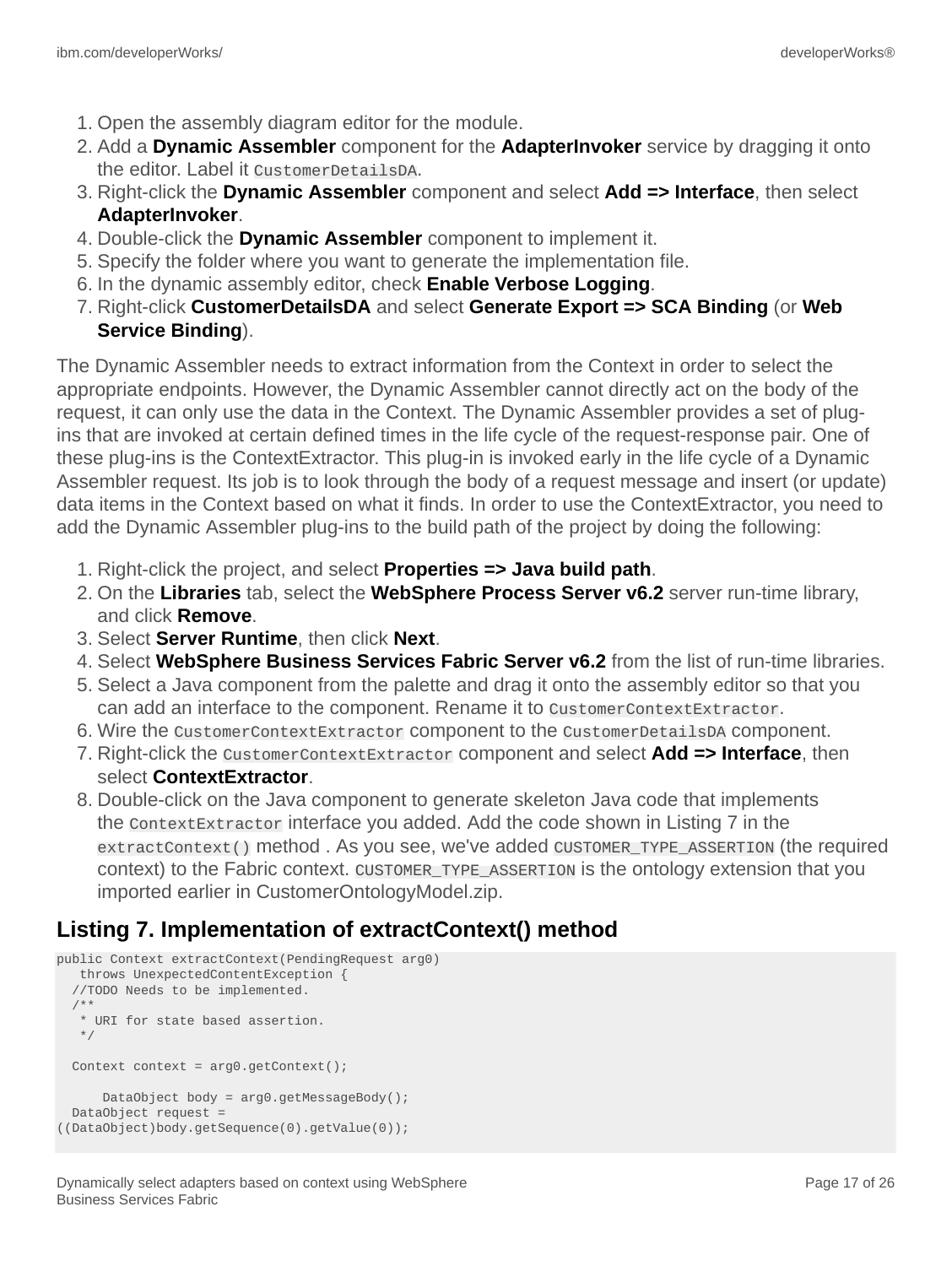```
 //Print out the content of data object via SdoUtil provided
by Fabric
  System.out.println("request"+SdoUtil.printTree(request));
      DataObject genericRequest = (DataObject)
request.getSequence(0).getValue(0);
      System.out.println("genericRequest"+SdoUtil.printTree(genericRequest));
      //Retrieve customerType
  String input = (String) genericRequest.getString("customerType");
  System.out.println("Input received in extractContext is"
+ input);
  System.out.println("Context received is " + context);
  TypedValue assertionValue = new TypedValue(input);
  context.setSelectionProperty(CUSTOMER_TYPE_ASSERTION,
assertionValue);
   return context;
 }
```
For more information about extending the Dynamic Assembler using plug-ins like context Injector and ContextExtractor, refer to the [Websphere Business Services Fabric Version 6.2 Information](http://publib.boulder.ibm.com/infocenter/dmndhelp/v6r1mx/index.jsp?topic=/com.ibm.ws.fabric.icmaster.doc/fabric_welcome.html) [Center](http://publib.boulder.ibm.com/infocenter/dmndhelp/v6r1mx/index.jsp?topic=/com.ibm.ws.fabric.icmaster.doc/fabric_welcome.html).

9. Publish the updated SCA module to the WebSphere Business Services Fabric unit test server.

The completed assembly diagram should look like Figure 19.

### **Figure 19. Complete assembly diagram**



### **Create the Business Service metadata for the CustomerApplication project**

In this section, you'll create the composite service definition and policies for the Customer Application project.

1. Switch to the Business Services perspective. Right-click on the **CustomerApplication** Business Service project and select **New => Composite Service**.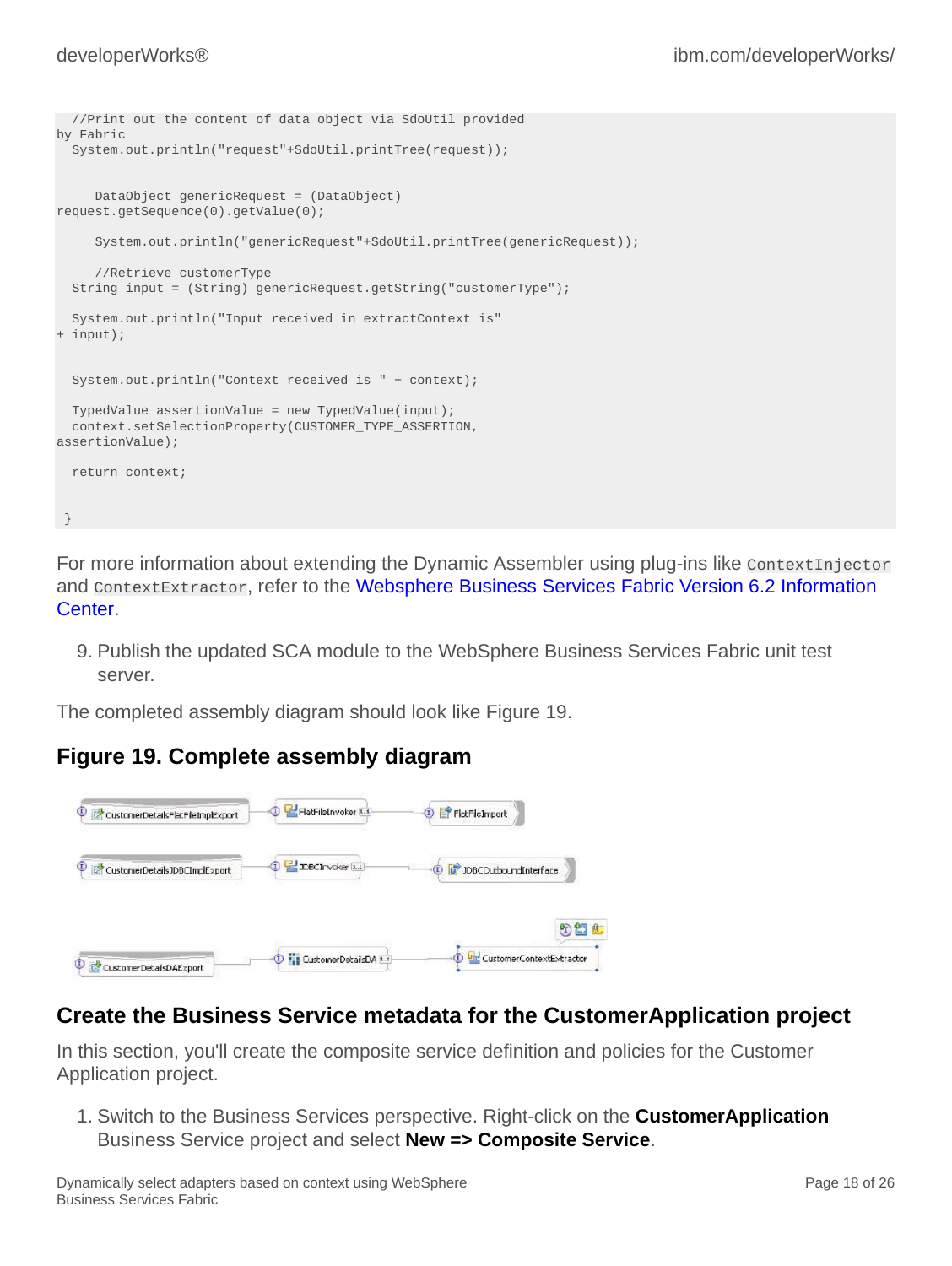2. Specify BusinessService as the **SCA Project** and click **Finish**. The wizard creates metadata definitions for the composite service , atomic services and endpoints invoked by the composite service, as shown in Figure 20.

### **Figure 20. Composite service definition**



- 3. Add the points of variability supported by the endpoints. The points of variability were modeled as ontology extensions and imported in Fabric by importing the CustomerOntologyModel.zip. Double-click the **CustomerDetailsFlatFileImplExport** endpoint, then click on the **Assertions** tab and click **Add**.
- 4. In the Assertion Type dialog, select **Customer Type Assertion** and click **OK**, as shown in Figure 21.

## **Figure 21. Select Customer Type Assertion**



5. In the Customer Type Assertion dialog, check **Required** for **Assertion Options** and **EXISTING** for **Customer Type**, then click **OK**, as shown in Figure 22.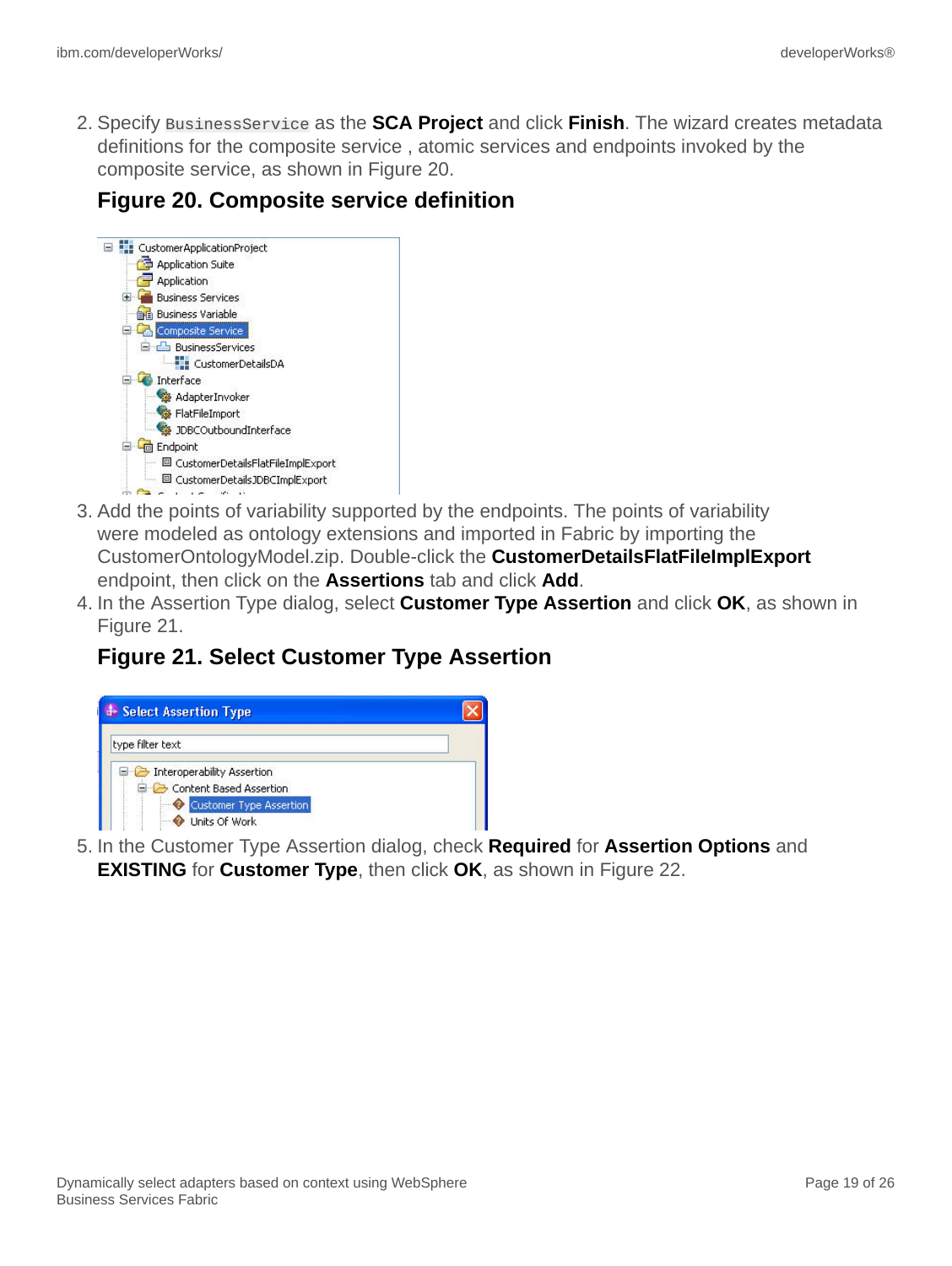### **Figure 22. Select assertion options and customer type**

| Required                         |
|----------------------------------|
| <b>Assertion Property Values</b> |
|                                  |
| Customer Type:                   |
| <b>EXISTING</b>                  |

- 6. In the same way, specify the **Customer Type** value as**NEW** for the **CustomerDetailsJDBCImplExport** endpoint.
- 7. So far, you've assigned some capabilities to service endpoints. Next you need to defined policies to enable service endpoints to be selected based on the points of variability. A policy is nothing but a rule in the form *if{condition} then {expression}*. You want to define a policy such that, depending upon the customer type , the appropriate adapter implementation endpoint is invoked. To define a policy to accomplish this, do the following:
	- 1. Right-click **Policy** and select **New => Policy**.
	- 2. Specify CustomerTypePolicy as the name and click **Browse**.
	- 3. Click **Browse** next to **Target**, and select **Interface** and **AdpaterInvoker**, as shown in Figure 23, then click **Finish**.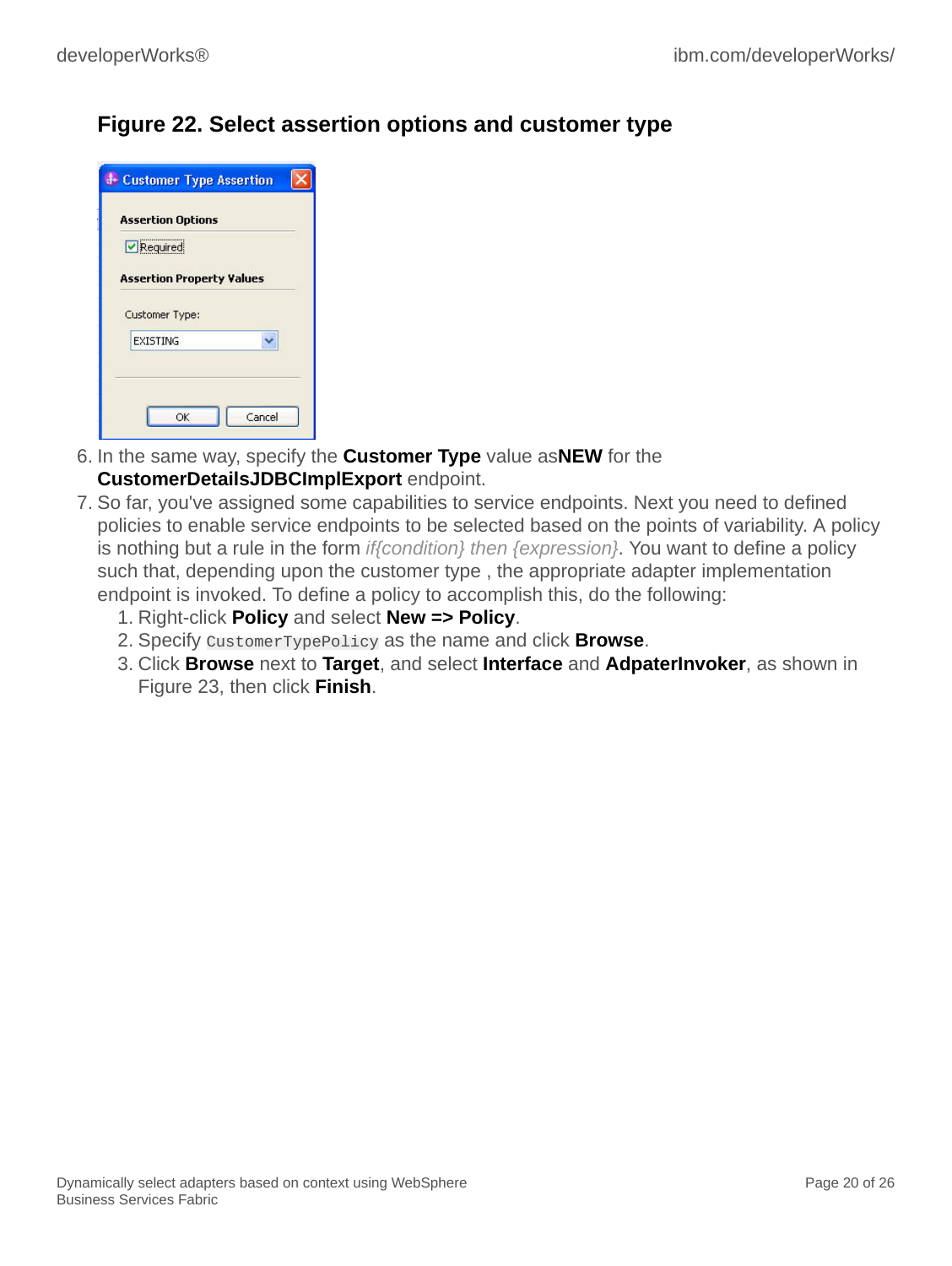# **Figure 23. Select AdapterInvoker interface**

| <b>Business</b>                                                                                                                                            |                                                                                |
|------------------------------------------------------------------------------------------------------------------------------------------------------------|--------------------------------------------------------------------------------|
| Application Suite(0)<br>Application(0)<br>Business Service(0)<br>Governance<br>- Fabric Project(5)<br>Namespace(7)                                         | Matching Objects:<br>AdapterInvoker<br>FlatFileImport<br>JDBCOutboundInterface |
| Environment(1)<br>Consumer<br>Organization(2)<br>Service Level(0)<br>El-Technical<br>Composite Service(1)<br>Dynamic Assembly Component(1)<br>Interface(3) |                                                                                |

- 4. After you've created the policy, select the **Policy Expression** tab,and click **Add**. In the Select Assertion Type dialog, select **Interopability Assertion => Content Based Assertion => Customer Type**, and click **OK**.
- 5. In the**Customer Type Assertion** dialog, check **Required** and **Fill from Context**, then click **OK**, as shown in Figure 24. If **Fill from Context** is checked and a value is supplied for an assertion property, that value is used as as the default if the property does not appear in the context.

### **Figure 24. Select assertion options**

| <b>Assertion Options</b>             |  |    |
|--------------------------------------|--|----|
| Required Locked<br>Fill from Context |  |    |
|                                      |  |    |
| <b>Assertion Property Values</b>     |  |    |
| Customer Type:                       |  |    |
|                                      |  | 盾目 |
|                                      |  |    |

8. You can similuate the policy prior to deployment to ensure that the right service implementations are being picked up based on the context. To create a policy simulation, follow these steps: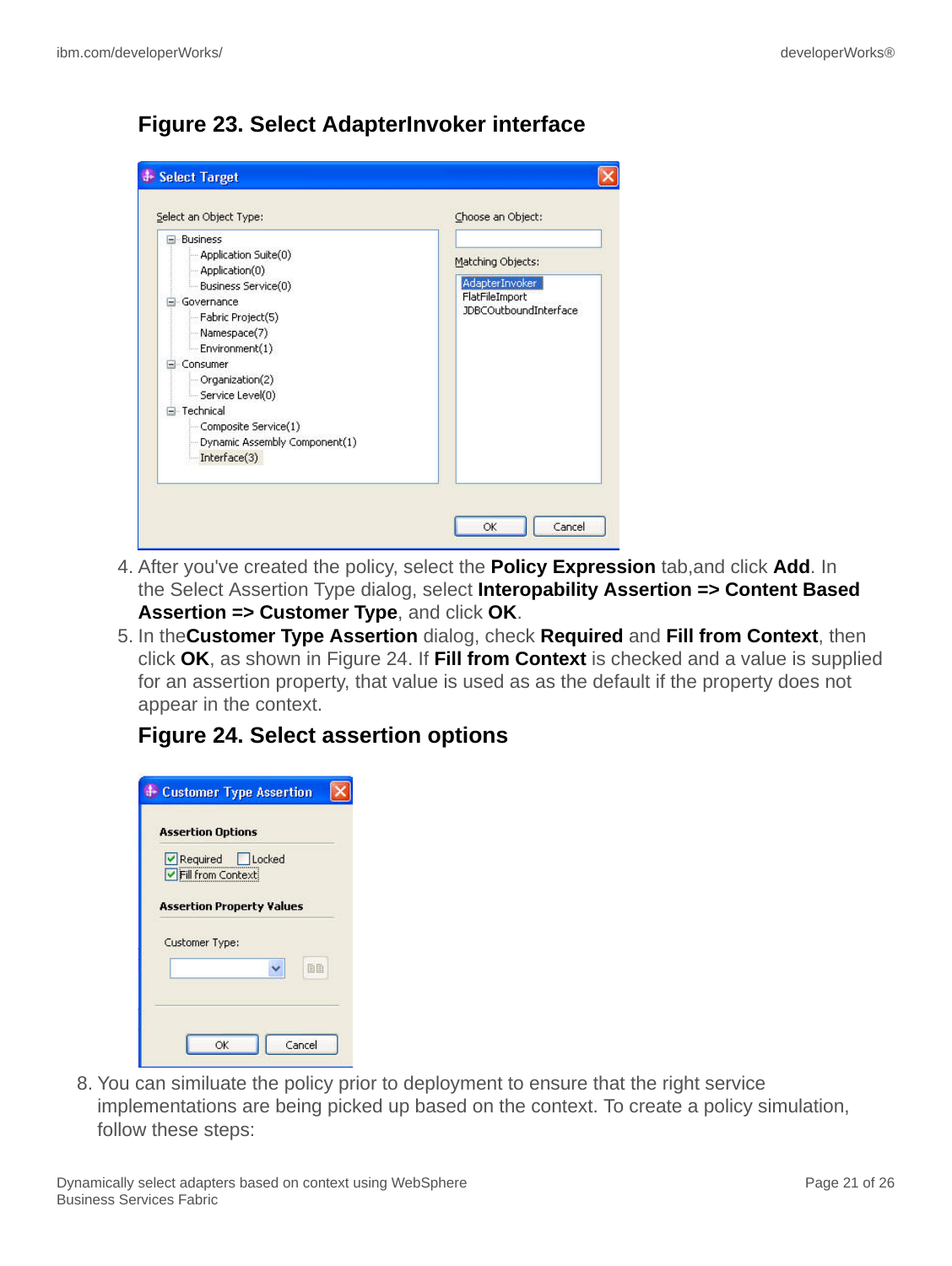- 1. Right-click **CustomerApplicationProject** and select **New => Simulation**.
- 2. Specify a name for the simulation and select the **CustomerDetailsDA**from the list of Dynamic Assembly components, then click **Finish**.
- 3. Click **Add Content-Based dimension** and select **Customer Type Assertion**.
- 4. Click **Edit** on **Customer Type** to specify the customer type value as **EXISTING**, then click **Run**. You'll see **CustomerDetailsFlatFileImplExport** is selected, as shown in Figure 25.

### **Figure 25. Simulation operation**



Similarly, if you specified the **Customer Type** value as **NEW**,

**CustomerDetailsJDBCImplExport** would be selected.

9. Now that the Business Service metadata is created, you need to submit the changes made in the workspace to the Business Service registry. Since you're using the Fabric UTE environment , these changes are automatically approved and published to the repository.

# **Test the integrated solution**

To test the solution, do the following:

- 1. Switch to the Business Integration perspective and right-click **CustomerDetailsDAExport**, then select **Test component**.
- 2. Specify the **NEW** for the **Customer Type** and **1** for the **Customer ID**. You'll see that **CustomerDetailsJDBCImplExport** is invoked. If you specified **EXISTING** for the **Customer Type**, **CustomerDetailsJDBCImplExport** would be invoked.

You have now successfully enabled adapter implementations that can be selected dynamically based on user context.

# **Manage changes**

A major requirement for this solution was the ability to seamlessly add new backend systems and integrate with third-party systems without changing the overall process. For instance, take an example where Company XYZ acquires another firm that uses an Oracle-based system for customer access. Following are the steps that would be required to integrate the Oracle backend with the existing solution:

- 1. Create a new Adapter for JDBC component to access the Oracle database. The JDBC Oracle adapter will implement the generic AdapterInvoker interface.
- 2. Add or extend the customer context.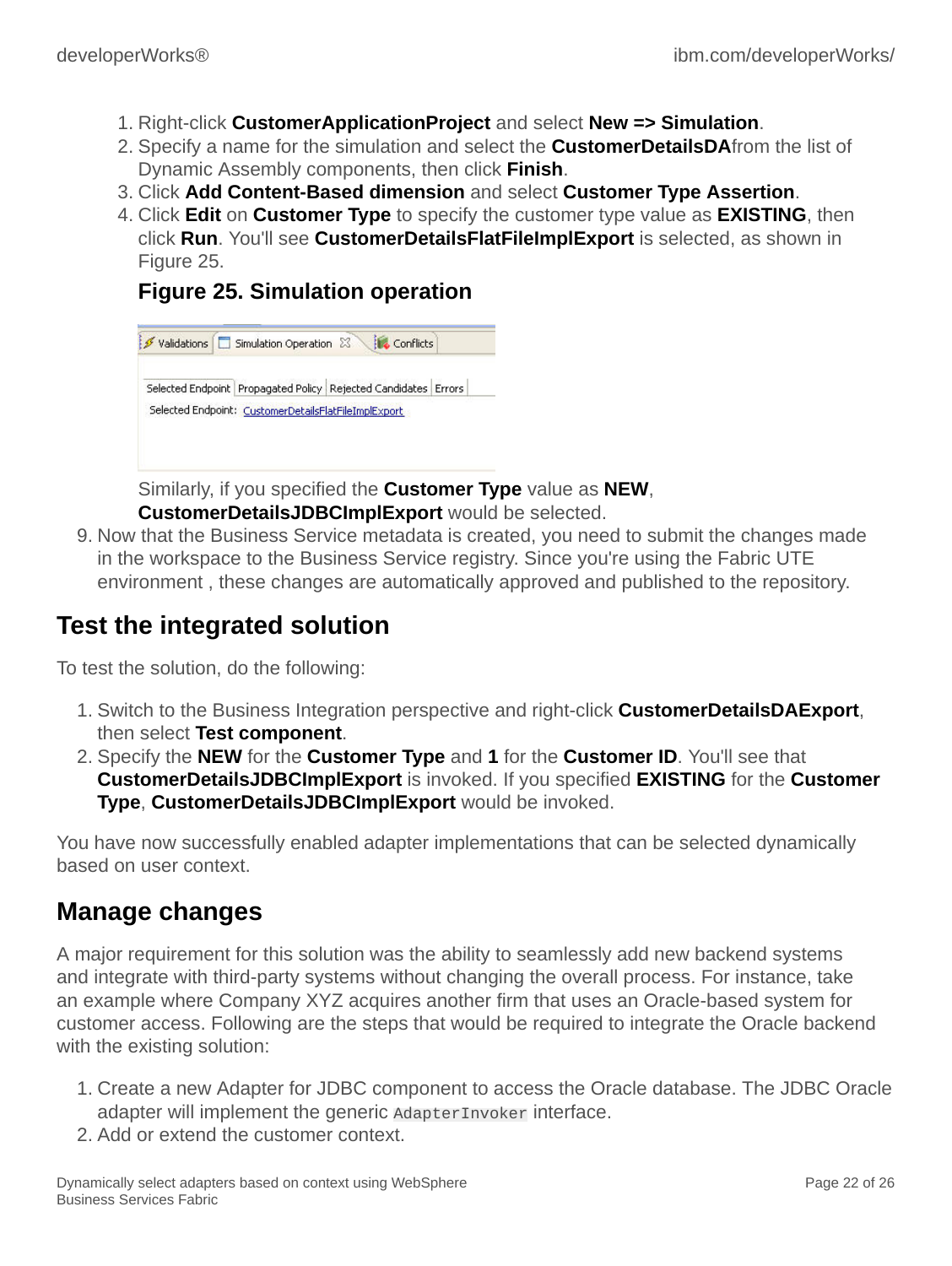- 3. Modify or create Fabric policies to specify the business context to use.
- 4. Publish the changes.

As you can see, using the Fabric policy-driven approach, you can introduce additional components without changing the core process.

Similarly, if the company needs to integrate with third-party printing systems that provide customer details, you would need to do the following:

- 1. Create a new component (such as a Web service or Java component) to access the thirdparty print service systems. The new component will implement the generic AdapterInvoker interface.
- 2. Add or extend the customer context, for instance, specify **XZYPrint** for the **Customer Type**.
- 3. Modify or create Fabric policies to specify the business context to use.
- 4. Publish the changes.

# **Summary**

In this article, you learned how to enable adapter implementations to be invoked dynamically using Fabric. Using the Fabric policy-driven approach, we provided an integrated solution that enables additional components to be introduced over time without changing the core process.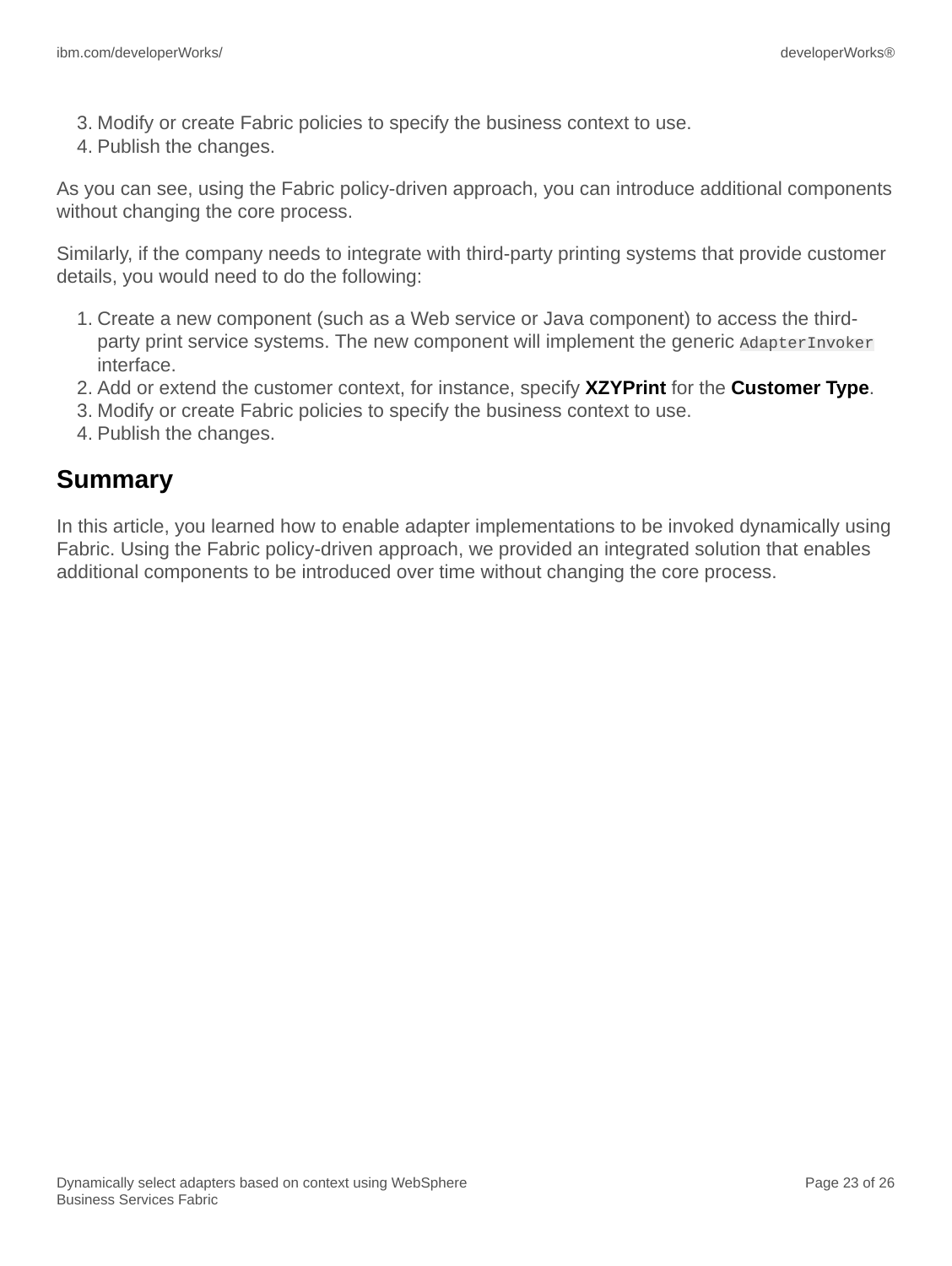# <span id="page-23-0"></span>**Downloads**

| <b>Description</b> | <b>Name</b>                    | <b>Size</b> |
|--------------------|--------------------------------|-------------|
| Project files      | CustomerApplicationProject.zip | 7KB         |
| Project files      | CustomerOntologyModel.zip      | 4KB         |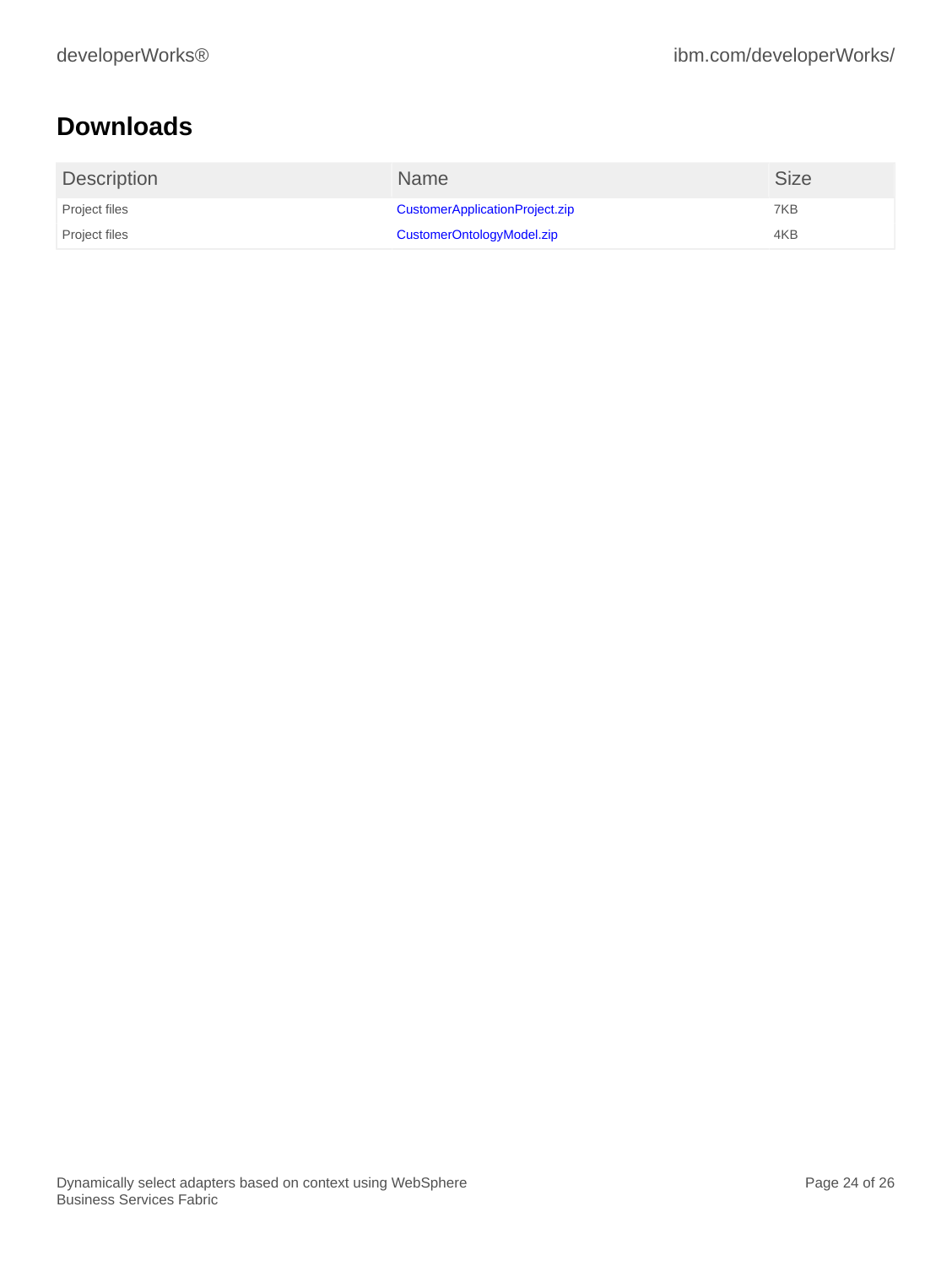# **Resources**

- [Business Process Management Samples & Tutorials Version 7.0:](http://publib.boulder.ibm.com/bpcsamp/v6r2/index.htmll) To build modules using WebSphere Integration Developer V6.2, refer to the Quick Start Scenario tutorials for WebSphere Adapters.
- [Configuring and using adapters](http://publib.boulder.ibm.com/infocenter/dmndhelp/v6r2mx/index.jsp?topic=/com.ibm.wbit.620.help.adapter.emd.ui.doc/topics/tcreatecmps.html): This WebSphere Integration Developer V6.2 describes the adapters for Enterprise Information Systems (EIS) that can be configured to work with WebSphere Integration Developer.
- [Getting Started with IBM WebSphere Business Services Fabric V6.1](http://www.redbooks.ibm.com/abstracts/SG247614.html): This Redbook provides a complete overview of Fabric, from an architectural introduction, to an installation guide, and a step-by-step scenario that describes how to model, assemble, deploy, and manage composite business applications.
- [Creating flexible service-oriented business solutions with WebSphere Business Services](http://www.ibm.com/developerworks/views/websphere/libraryview.jsp?search_by=Creating+flexible+service-oriented+business+solutions+with+WebSphere+Business+Services+Fabric,+Part) [Fabric](http://www.ibm.com/developerworks/views/websphere/libraryview.jsp?search_by=Creating+flexible+service-oriented+business+solutions+with+WebSphere+Business+Services+Fabric,+Part): This series of articles introduces you to WebSphere Business Services Fabric and shows you how to use it to build composite business services.
- [WebSphere Business Services Fabric Version 6.2 Information Center:](http://publib.boulder.ibm.com/infocenter/dmndhelp/v6r1mx/index.jsp?topic=/com.ibm.ws.fabric.icmaster.doc/fabric_top_welcome.html) Get complete product information.
- [developerWorks BPM zone:](http://www.ibm.com/developerworks/websphere/zones/bpm/) Get the latest technical resources on IBM BPM solutions, including downloads, demos, articles, tutorials, events, webcasts, and more.